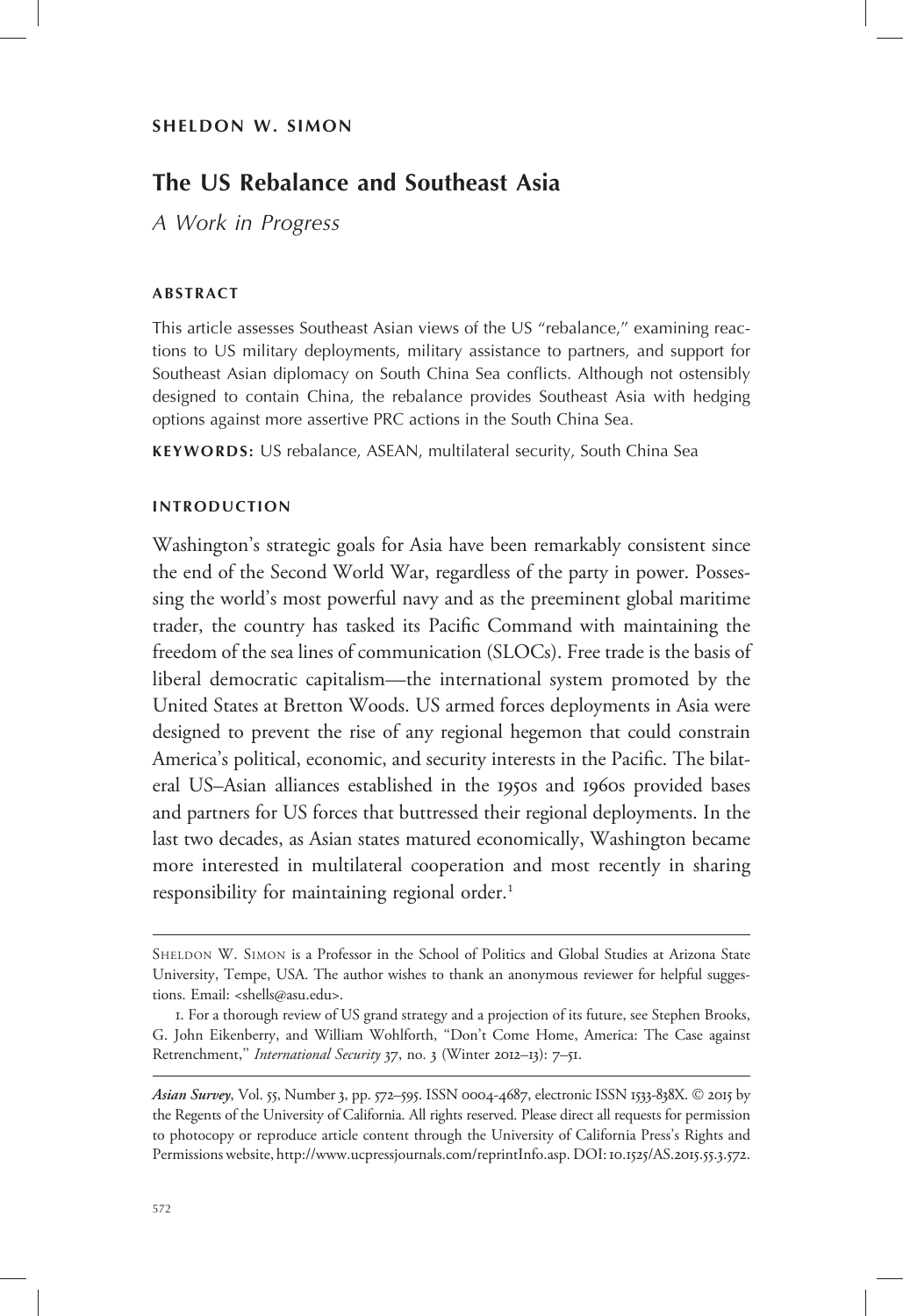For most of the past seventy years, the United States focused on Northeast Asia, where its two primary allies—Japan and the Republic of Korea—are both located and where wars could break out on the Korean Peninsula and across the Taiwan Strait. With the exception of America's ten-year involvement in the Second Indochina War (1965–1975), Southeast Asia was clearly a secondary security interest. That assessment changed after 9/11. Suddenly, in response to radical Islamism, the George W. Bush administration designated Southeast Asia, home of the world's most populous Muslim country, Indonesia, the ''second front'' of the ''global war on terror.'' Throughout the Bush years (2001–2008), Southeast Asia became a major security policy concern—a concern, however, very narrowly construed through a counterterrorism lens. Thus, Washington provided technical support through the FBI to assist Indonesia's creation of a special counterterrorist police unit, Densus 88, that targeted Jemaah Islamiya, the group responsible for the 2002 Bali bombings and a number of subsequent explosions in Indonesia through 2009. In the Philippines, US Special Forces were invited to train elements of the Philippine army in Mindanao to suppress the radical Islamic criminal gang Abu Sayyaf, also affiliated with al-Qaeda. It seemed that counterterrorism was the sole interest of the United States in Southeast Asia through most of the first decade in the new century. With the advent of the Obama administration, this approach to Southeast Asian security changed.

### THE REBALANCE: A NEW STRATEGY?

Within a year after the Obama administration came into office, the United States decided to revise its Asia strategy. Its predecessor's focus on the Middle East and South Asia, with counterinsurgent wars in Iraq and Afghanistan, were terminated in the former (end of 2011) and is being wound down in the latter (US troops out by the end of 2014). For Southeast Asia, a new concern was generated by China's growing maritime territorial assertiveness in the South China Sea and the enhanced maritime abilities of the People's Liberation Army Navy (PLAN) to enforce its claims. Initially, the Obama administration objected to Chinese pressure on American oil companies to refrain from assisting Vietnam in developing its offshore oil resources. Subsequently, in May 2009, Beijing challenged a surveillance ship, USNS Impeccable, operating in China's exclusive economic zone (EEZ) off Hainan Island, an action deemed perfectly legal under most interpretations of the UN Convention on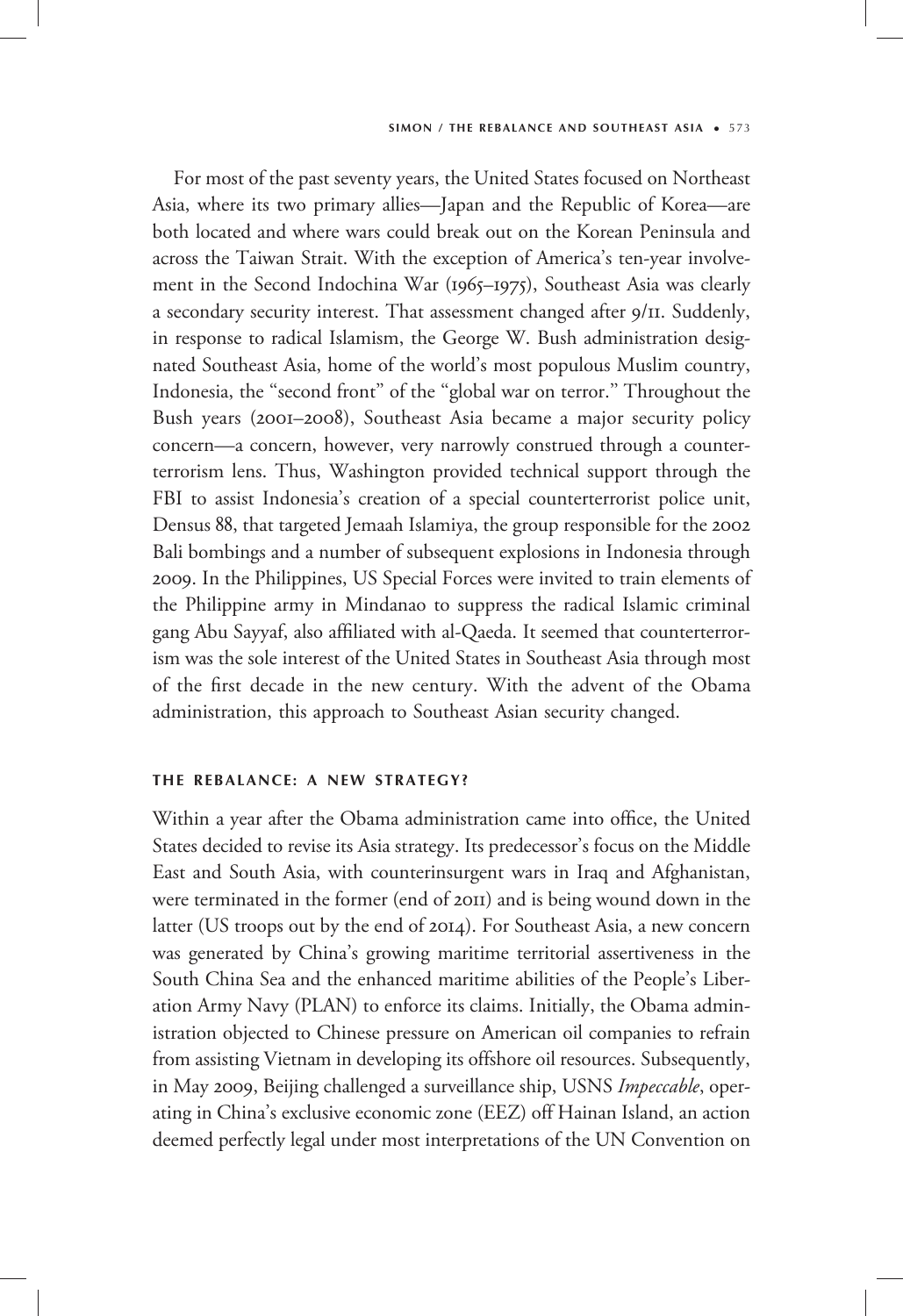the Law of the Sea (UNCLOS). In July 2012, US secretary of state Hillary Clinton declared at the annual ARF that the United States had a ''national interest'' in freedom of navigation in the South China Sea and would work to protect it.<sup>2</sup> This statement was soon followed by what appeared to be a new conception of the American strategic role in Asia, first referred to as a *pivot* and subsequently as a *rebalance*.

Throughout 2013, a number of high-level US officials have addressed this rebalance, among them National Security Adviser Tom Donilon, Undersecretary of Defense Ashton Carter, Assistant Secretary of Defense for Asian and Pacific Security Affairs Mark Lippert, and Admiral Samuel Locklear III, commander of the US Pacific Command.<sup>3</sup> Although the Obama administration's Asia rebalance emphasizes Southeast Asia and a ''whole of government'' approach, incorporating diplomacy, educational support, and international trade, the primary concerns of Southeast Asian leaders are fixed on security relations. As Donilon stated in a major foreign policy address to the Asia Society on March 11, 2013: ''The United States is implementing a comprehensive multidimensional strategy: strengthening alliances; deepening partnerships with emerging powers; building a constructive relationship with China; empowering regional institutions; and helping to build a regional economic architecture that can sustain shared prosperity.'' In the same speech, he averred that the US rebalance ''is also a response to the strong demand signal from leaders and publics across the region for US leadership, economic engagement, and sustained attention to regional institutions and defense of international rules and norms.'' Donilon also reiterated a point made a few months earlier, that within Asia the rebalance is designed ''to recognize the growing importance of Southeast Asia.''

The Obama administration accentuates the buildup of traditional air and naval assets in the region, collaboration with partners and allies to develop their own defense capabilities, and cooperation with Asian states in regional political i[nstitutions,](http://csis.org/program/comparative-connections) [including](http://csis.org/program/comparative-connections) [the](http://csis.org/program/comparative-connections) [many](http://csis.org/program/comparative-connections) [iterat](http://csis.org/program/comparative-connections)ions of the Association of Southeast Asian Nations (ASEAN). Giving pride of place to the East Asia Summit (EAS)—which the United States joined in 2011—Donilon noted

<sup>2.</sup> A good review of these developments is found in Carlyle A. Thayer, South China Sea: The Drivers behind Current Tensions, Thayer Consultancy Background Brief, May 18, 2013, 2–3.

<sup>3.</sup> Much of the following analysis is drawn from Sheldon Simon, ''US-Southeast Asian Relations: Military Commitments and Human Rights Concerns," Comparative Connections 15, no. 1 (May 2013), 55–56, <http://csis.org/program/comparative-connections>.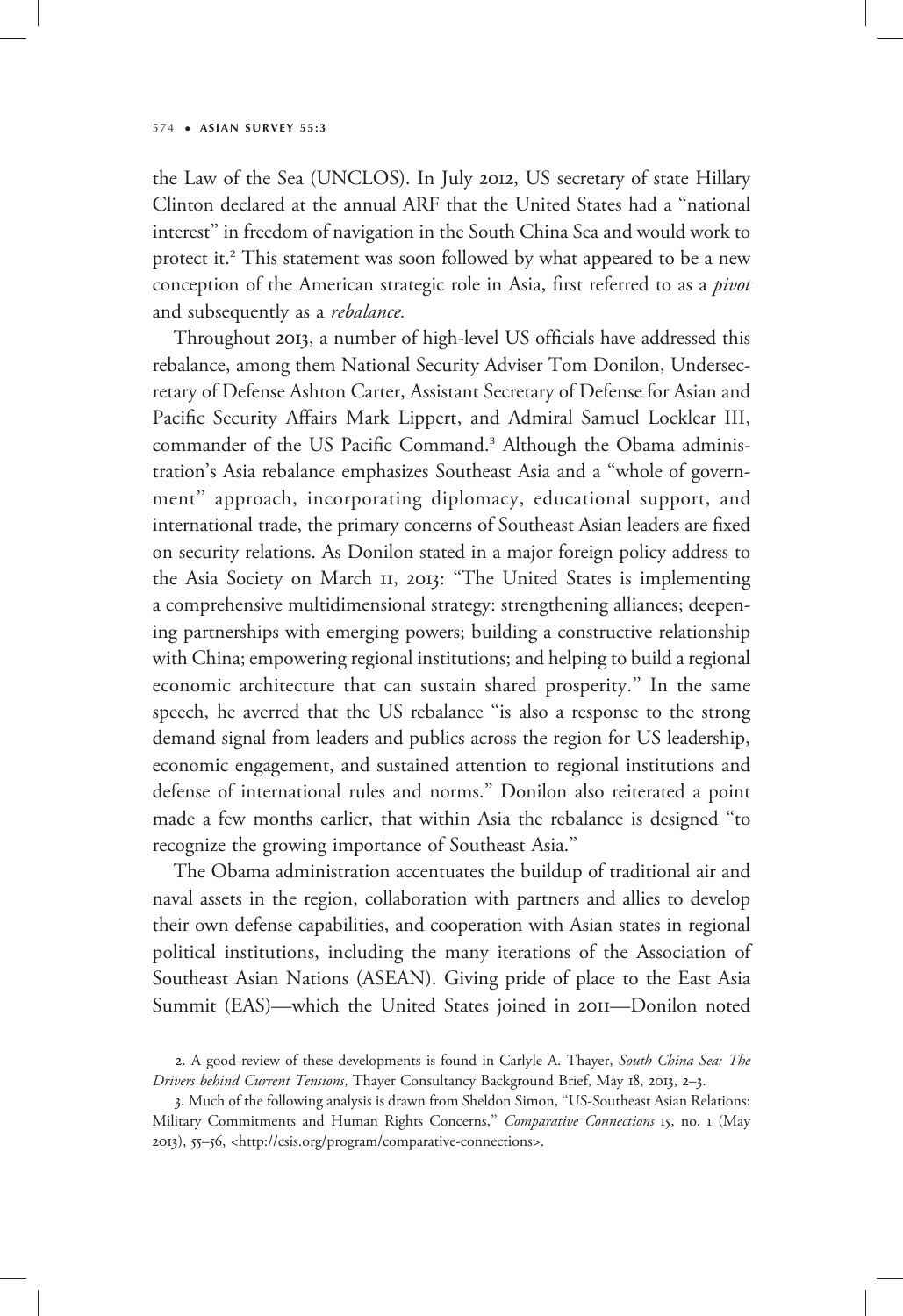that the president would attend the summit every year and that the US goal is ''to elevate the EAS to the premier forum for dealing with political and security issues in Asia.'' Among the ASEAN states, the national security adviser singled out US allies Thailand and the Philippines, as well as Indonesia. The relationship with Jakarta is now termed a Comprehensive Partnership, recognizing the country's important role as a leader in ASEAN-based political-security matters.

In a speech to the United States–Indonesia Society in Jakarta on February 8, 2013, Admiral Locklear outlined the reasons behind the US rebalance:

The many nations who associate themselves here include five of our nation's seven treaty allies, the largest economies of the world. ... The most populous nations of the world are also represented, which also include the first, second, and third largest democracies. ... Nine of the world's largest ports are in the Asia-Pacific. The sea lanes here are the busiest in the world through which pass over half the entire world's container cargo every day and over 70 percent of ship-based energy. ... The Asia-Pacific is also the most militarized area in the world with seven of the world's ten largest standing militaries, the world's largest and most sophisticated navies, and five of the world's declared nuclear states.<sup>4</sup>

Assistant Secretary of Defense Mark Lippert presented an overview of the rebalance components on February 27, 2013, to a Center for Strategic and International Studies—Georgetown University US Studies Center conference titled The Rebalance: One Year Later.<sup>5</sup> Lippert stressed the "whole of government approach'' to the rebalance, actually downplaying the role of the Department of Defense as ''supporting the diplomatic, economic, development, and cultural pieces.'' Equally important was ''a strong bilateral relationship with China,'' including the US's inviting the PRC to participate in the biannual Rim of the Pacific exercise. The bulk of the assistant secretary's address was devoted to revitalizing partnerships throughout the region. Its Southeast Asian features included:

<sup>4.</sup> ''Resilience and the Asia-Pacific Rebalance,'' Admiral Samuel L. Locklear III, Commander of

the US Pacific Command, at the United States–Indonesia Society, Jakarta, February 8, 2013.

<sup>5.</sup> Lippert's address may be found in the Nelson Report, February 28, 2013.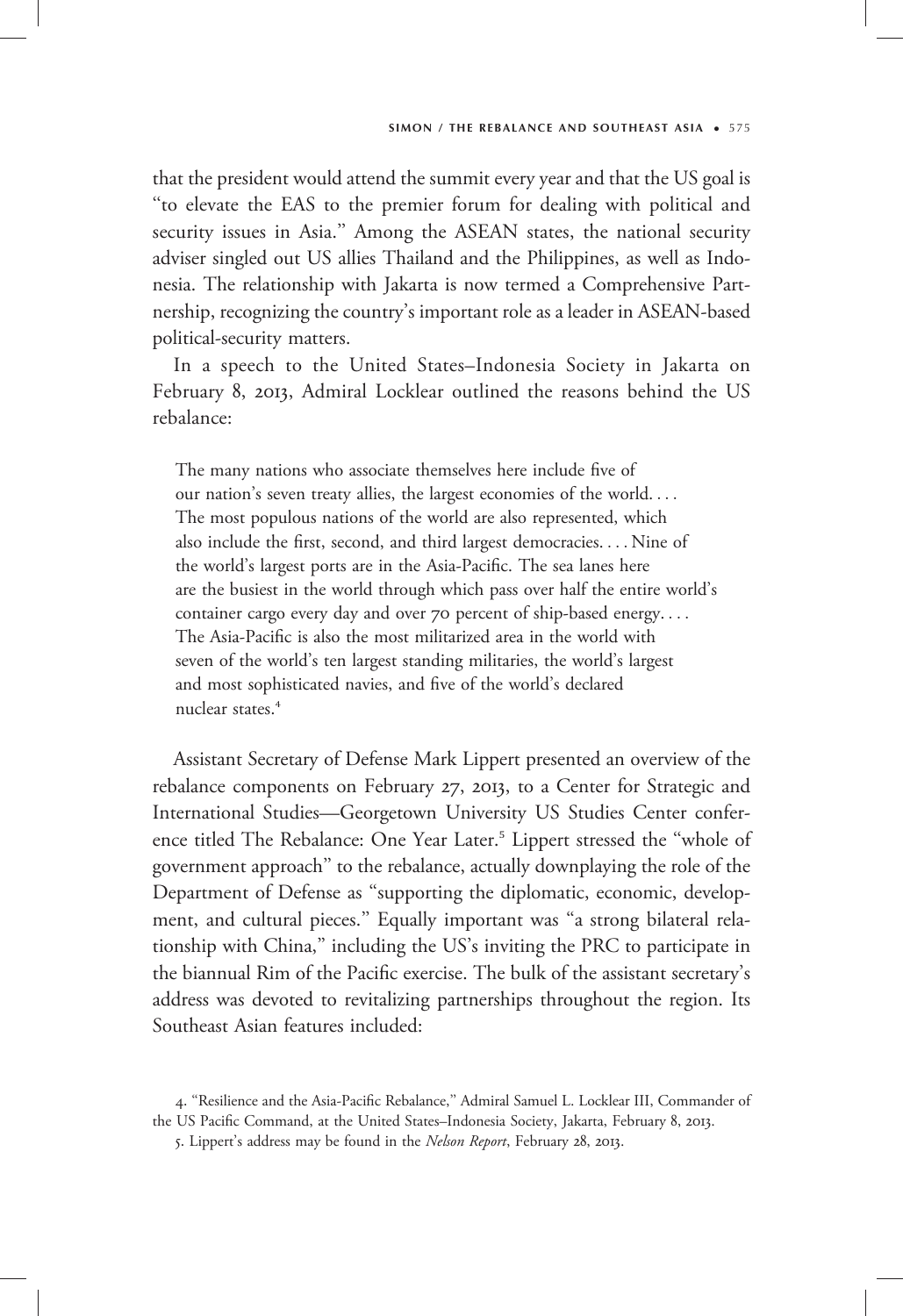- The US–Thailand Joint Vision statement is updated for the first time in fifty years, now emphasizing interoperability for Southeast Asian security.
- The Washington Declaration with New Zealand provides Wellington with ship visits to US ports and military staff talks not seen for the past twenty-five years.
- In cooperation with Thailand, Burma (Myanmar) is invited to observe the 2013 Cobra Gold exercise. US talks with Naypyidaw focus on its armed forces' commitment to human rights.
- In Malaysia, a US aircraft carrier for the first time visits the South China Sea port of Kota Kinabalu.
- Enhanced engagement with Indonesia's military and a new memorandum of understanding with Vietnam on defense.
- In Australia, 2012 witnessed the first company-size rotation of 250 US marines for joint training near Darwin—a number scheduled to reach 2,500 in due course.
- The United States is helping build Philippine maritime capabilities with ships, coastal radars, and more frequent deployments of US Seventh Fleet assets.
- In Singapore, the first of four littoral combat ships has been deployed for bi- and multilateral exercises.

While all of the above are essentially bilateral components of the rebalance, a renewed emphasis on ASEAN and its offspring is also apparent. As assistant secretary Lippert put it, there are ''unprecedented amounts of senior level engagement with ASEAN and the ADMM+ [ASEAN Defense Ministers Meeting plus defense dialog partners].'' He went on to note that the Department of Defense would send a full-time official to the US Mission to ASEAN and would continue to be deeply engaged in the  $ADMM +$  Experts Working Group on Counter-Terrorism, co-chaired with Indonesia.

# An Enhanced US Military Posture in Southeast Asia and Alliance Strength

While the architects of the rebalance insist that it is a whole-of-government enterprise, with civilian agencies and activities being as important as the armed forces and economic initiatives such as the Trans-Pacific Partnership, and a sign of America's commitment to prosperity as much as security,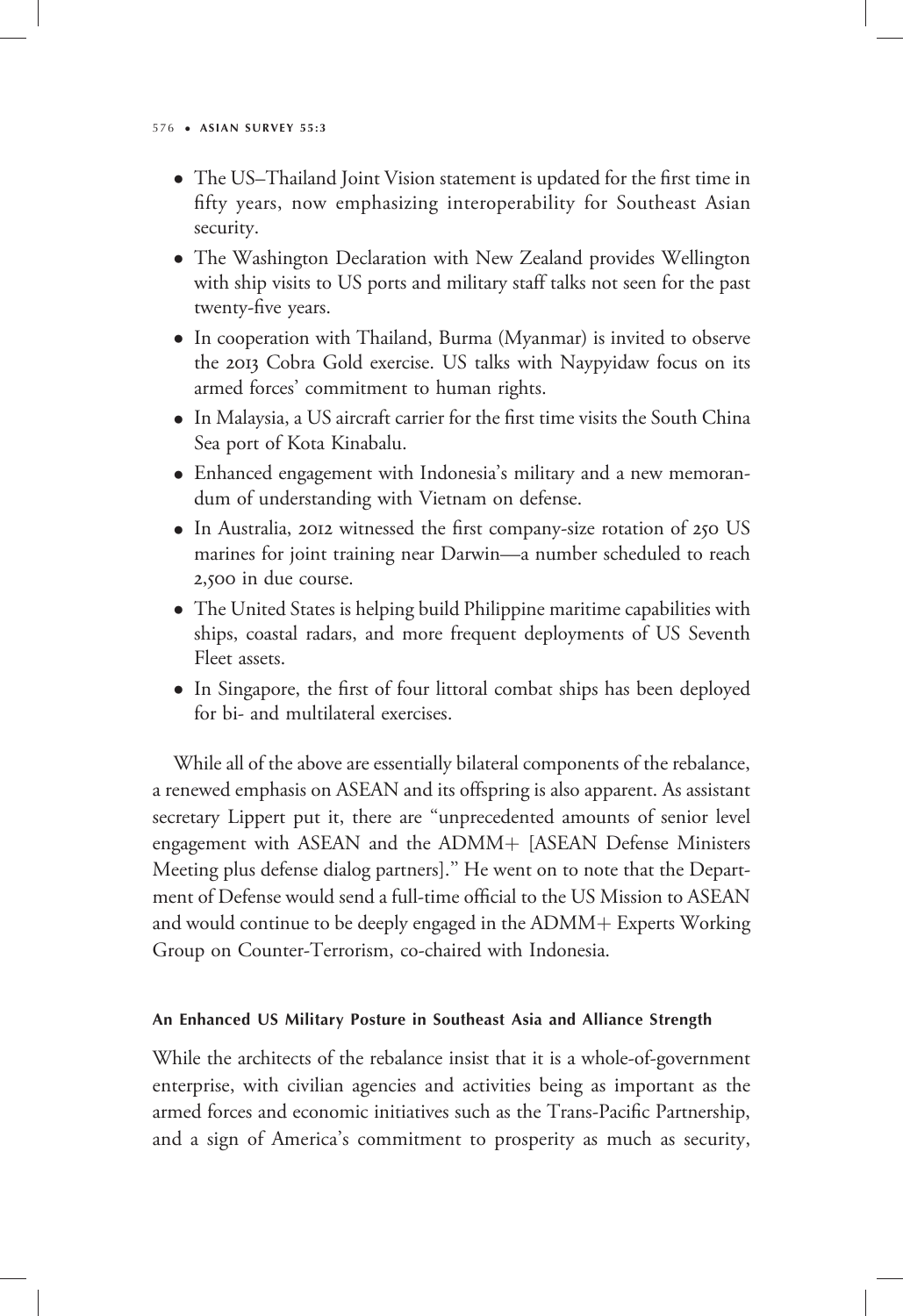nonetheless US military capabilities are seen in the Asia-Pacific as the centerpiece of Washington's initiative. A brief look at the Pacific Command's order of battle in 2012 illustrates its formidability: six aircraft-carrier battle groups, 180 ships, and 1,500 aircraft, backed by 100,000 troops.<sup>6</sup> By 2020, 60% of the US Navy will be deployed in the Pacific. New platforms will dominate, including Virginia-class submarines, fifth-generation combat aircraft such as the F-22 and F-35, P-8 aircraft, the latest cruise missiles, a new strategic bomber, and a range of information, surveillance, and reconnaissance assets such as the Global Hawk and MQ-9 Reaper unmanned aerial vehicles, as well as venerable U-2 aircraft. Among other advantages, these systems will permit US forces to operate beyond the effective range of China's anti-access/area denial capabilities, thus diminishing the PLA's deterrent strength.

Of course, ever since the end of the Korean War (in 1953), the United States has had a significant presence in East Asia. The Pacific Command has been the largest of the combatant commands, with the most extensive geographic responsibilities, from the mid-Pacific to the western Indian Ocean. Nevertheless, in the last decade, elements of the Pacific Command's ships, aircraft, and ground forces have been redeployed to support US actions in Iraq and Afghanistan. Despite the modernization of the armed forces mentioned in the preceding paragraph, the combination of the pre-sequester defense budget cut of \$500 billion out to 2020 and the sequester's removal of a similar amount over the same time period is also impacting the Pacific Command. Unsurprisingly, however, given the rebalance to Asia, the US Navy is the only service scheduled to grow in this time period, adding 8,000 sailors over the next six years, building eight new ships, and buying 165 aircraft. The Marine Corps also plans to add personnel while scaling back equipment and facilities upgrades. Ever innovative, the Marines are now using cargo ships to make up for the shortage of amphibious warfare vessels. US forces in Asia are conducting more exercises than before, and

<sup>6.</sup> The figures are cited in Douglas Stuart, ''San Francisco 2.0: Military Aspect of the U.S. Pivot to Asia," Asian Affairs 39, no. 4 (October-December 2012), 211. Also see Carlyle A. Thayer, "China's Naval Modernization and U.S. Rebalancing: Implications for Stability in the South China Sea,'' paper presented at the 4th International Workshop on the South China Sea (Ho Chi Minh City, November 18–21, 2012), 15–16; Deputy Secretary of Defense Ashton Carter, ''The Rise of Asia and New Geopolitics in the Asia-Pacific Region,'' prepared for delivery at the Indonesian Defense University, Jakarta, March 20, 2013.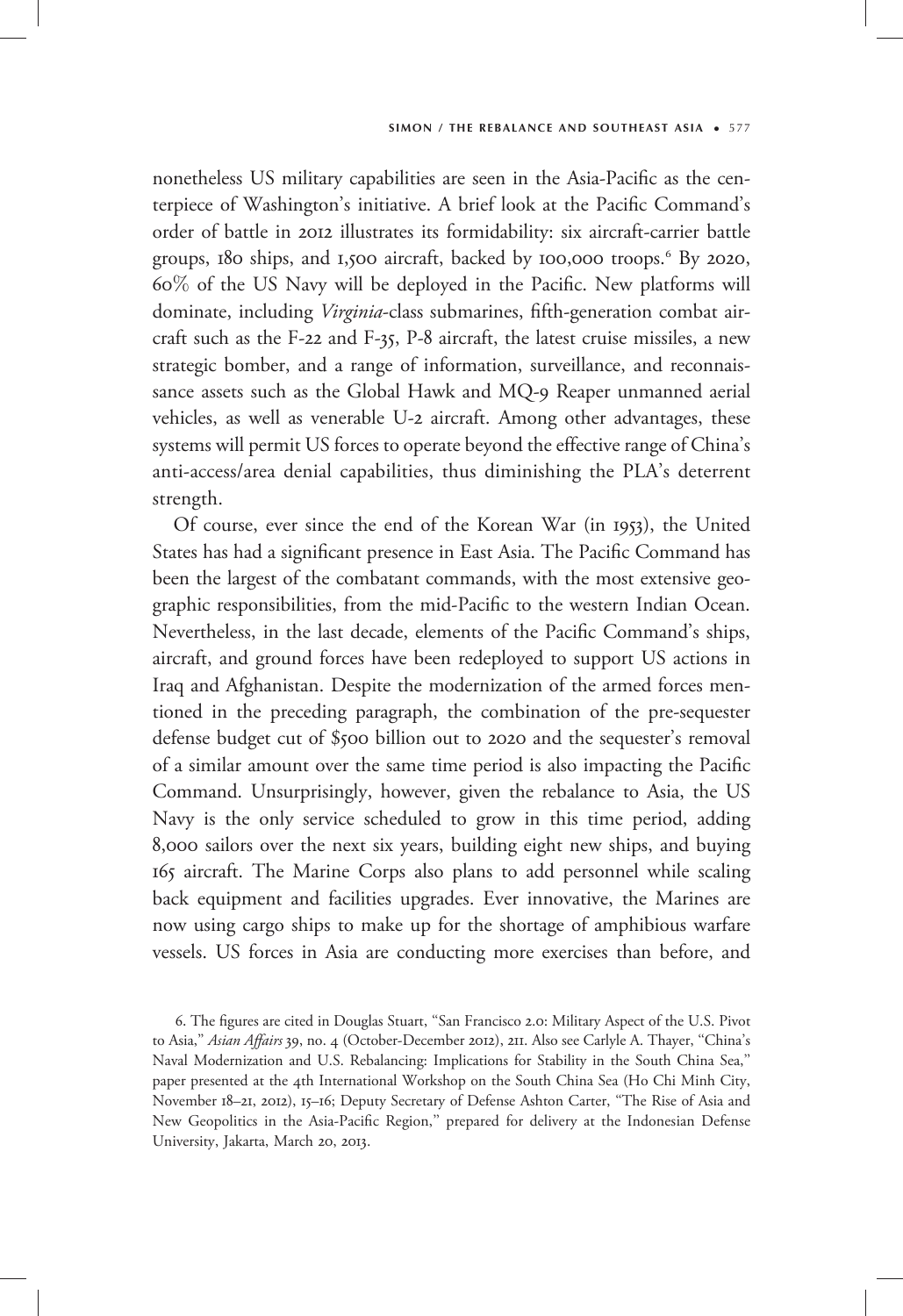such showcase events as the annual Cobra Gold in Thailand are bigger than ever.<sup>7</sup>

Although the United States has expanded and modernized its partnerships with several Southeast Asian states, created regular security dialogues involving senior officials from each state, assisted partners in developing their own defense capabilities, modernized local basing facilities, and engaged in multilateral exercises in addition to the ubiquitous bilateral activities, there has been little movement toward a more networked structure among partners and allies.<sup>8</sup> This means that while virtually all Southeast Asian armed forces exercise and train with their US counterparts, their military relations with each other are almost entirely bilateral—the exception being the Malacca Straits patrols involving Indonesia, Malaysia, Singapore and—in its air force component—Thailand.<sup>9</sup> As Carl Baker and Brad Glosserman point out, the US emphasis on Asian bilateral alliances as the center of its strategic approach to the Pacific is understandable: ''Alliances represent sunk costs. The US has invested considerable resources in sustaining each of the bilateral alliances, and it made sense to leverage these relationships.''<sup>10</sup> Over time, these arrangements create familiarity among bureaucrats and policymakers and lead to a degree of understanding of each other's interests and values. Moreover, the latest joint vision statements can lead to an expansion of security interests, including cybersecurity, surveillance, and reconnaissance, as well as humanitarian assistance and disaster response—the latter becoming a significant activity of America's Asian alliances since the late 2004 Southeast Asian tsunami.

Nevertheless, US fiscal realities growing out of the recent US economic crisis and the sequestration mean that alliance partners will have to contribute more to maintain the system. Unfortunately, most Southeast Asian states do

7. Jennifer Steinbrunner, ''Back in Asia, Hagel Pursues Shift to Counter China's Goals in the Pacific," New York Times, October 3, 2013; Carlyle Thayer, Background Brief (Thayer Consultancy), September 30, 2013; Paul McLeary, "US Pacific Shift Carries Heavy Logistics Price Tag," Defense News, July 15, 2013, 11; Sean Fellman, Gina Harkras, and Dan Lamothe, ''U.S. Defense Budget Proposal Calls for More Sailors, Shifts to Asia-Pacific," Defense News, April 15, 2013, 12.

<sup>8.</sup> Carl Baker and Brad Glosserman, ''US Alliances in the Asia-Pacific: Doing More and Expecting Less," in The Future of US Alliances in the Pacific, ed. Baker and Glosserman (Honolulu: Pacific Forum, 2013), 80.

<sup>9.</sup> Sheldon W. Simon, ''Safety and Security in the Malacca Straits: The Limits of Collaboration," Asian Security 7, no. 1 (Spring 2011), 27-43.

<sup>10.</sup> Baker and Glosserman, ''US Alliances in the Asia Pacific,'' 87.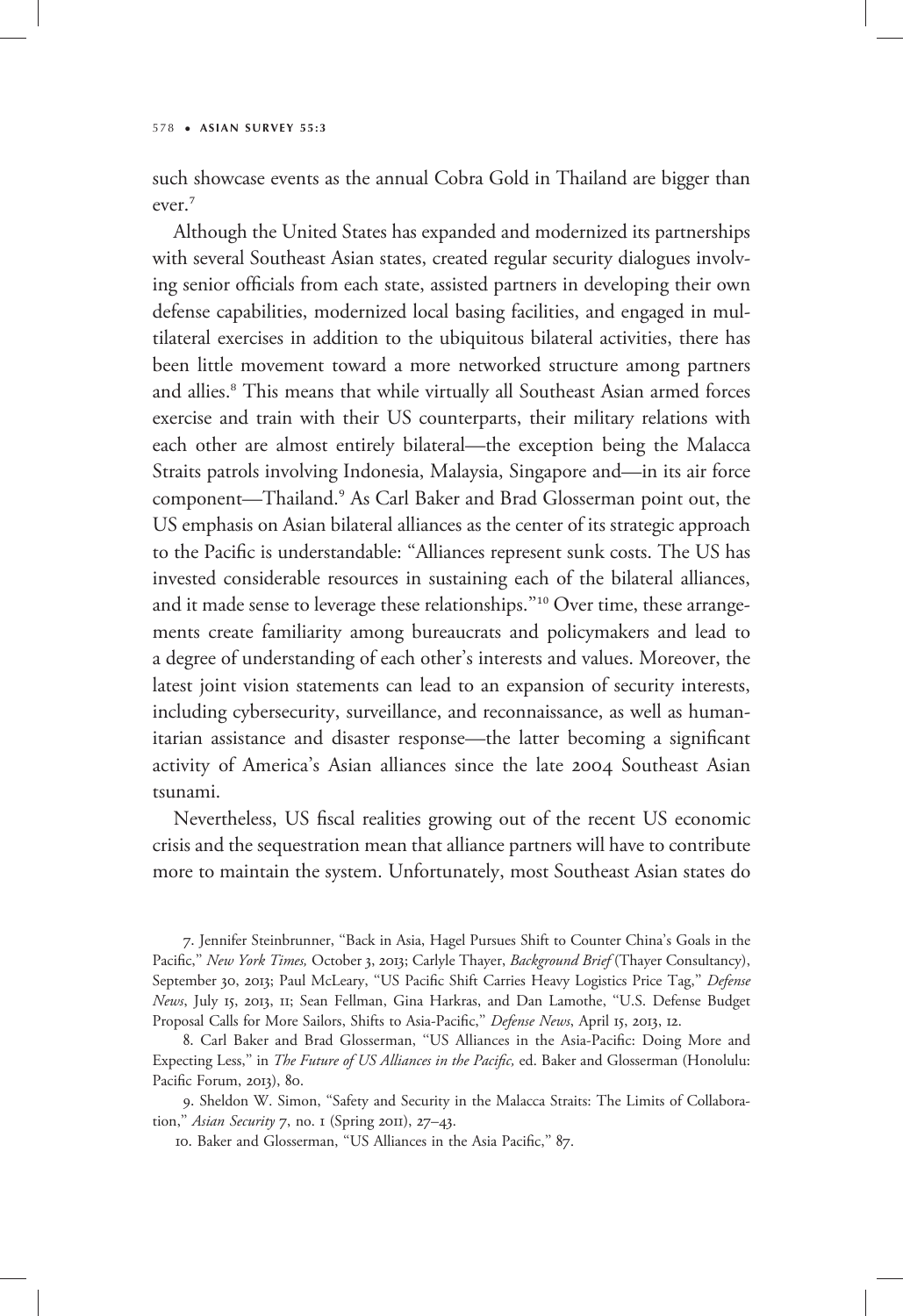### SIMON / THE REBALANCE AND SOUTHEAST ASIA • 579

not have the fiscal capacity to do so. Therefore, while the US Department of Defense 2012 Strategic Guidance calls for enhanced alliance cooperation, it does so by insisting that these arrangements be "innovative, low cost, and small footprint approaches to achieve our security objectives" (emphasis in the original).<sup>11</sup>

By 2013, the United States had identified six strategic partners. Singapore probably tops the list, though it has no formal defense treaty with the United States. Nevertheless, it is the state where Washington has deployed its latest Pacific Fleet vessel, the littoral combat ship. Next came the Philippines and Thailand, with which Washington has formal defense commitments; then Indonesia, Malaysia, and Vietnam, with which Washington is developing strategic partnerships—an expression of security importance for both sides somewhat short of a formal commitment. Although host of the world's largest annual military exercise, Cobra Gold, Thailand has evolved from a staunch Cold War ally (particularly vis-à-vis then-aggressive Vietnam) to a somewhat restrained security partner whose strategic policy is more one of hedging between Washington and Beijing.<sup>12</sup> Not having a territorial claim in the South China Sea, Bangkok does not view the PRC as a threat but rather as an alternative arms supplier that is less expensive and does not impose political conditions on sales as does the United States. Thus, interoperability between the US and Thai forces has been declining, at a time when the Obama administration is building security ties with Singapore, Indonesia, and Vietnam. Unlike the Philippines, Thailand has not permitted American involvement in its internal securit[y situation, especially in the decades-long](http://thediplomat.com/2013/05/28;time-for-airpower-diplomacy-in-the-pacific) [conflict in the sout](http://thediplomat.com/2013/05/28;time-for-airpower-diplomacy-in-the-pacific)h. Nevertheless, in addition to Cobra Gold, US and Thai armed forces hold over 40 combined military exercises per year, and tens of thousands of Thai military officers have taken part in US armed forces training and educational programs.<sup>13</sup>

13. David Capie, ''Structures, Shocks and Norm Change: Explaining the Late Rise of Asia's Defense Diplomacy,'' Contemporary Southeast Asia, 35, no. 1 (April 2013): 6.

<sup>11.</sup> Peter N. Shinn, Peter A. Garretson, and Adam Lothar, ''Time for Airpower Diplomacy in the Asia-Pacific," The Diplomat, May 28, 2013, <http://thediplomat.com/2013/05/28;time-for-airpowerdiplomacy-in-the-pacific>.

<sup>12.</sup> A good discussion of the relationship is found in Catharin Dalpino, An Old Alliance for a New Century: Reinvigorating the U.S.-Thailand Alliance, Special Report no. 40, National Bureau of Asian Research, June 2012. For a current complaint that Thailand is no longer sending its own best forces to participate in Cobra Gold, see Simon, ''Military Commitments and Human Rights Concerns,'' 57.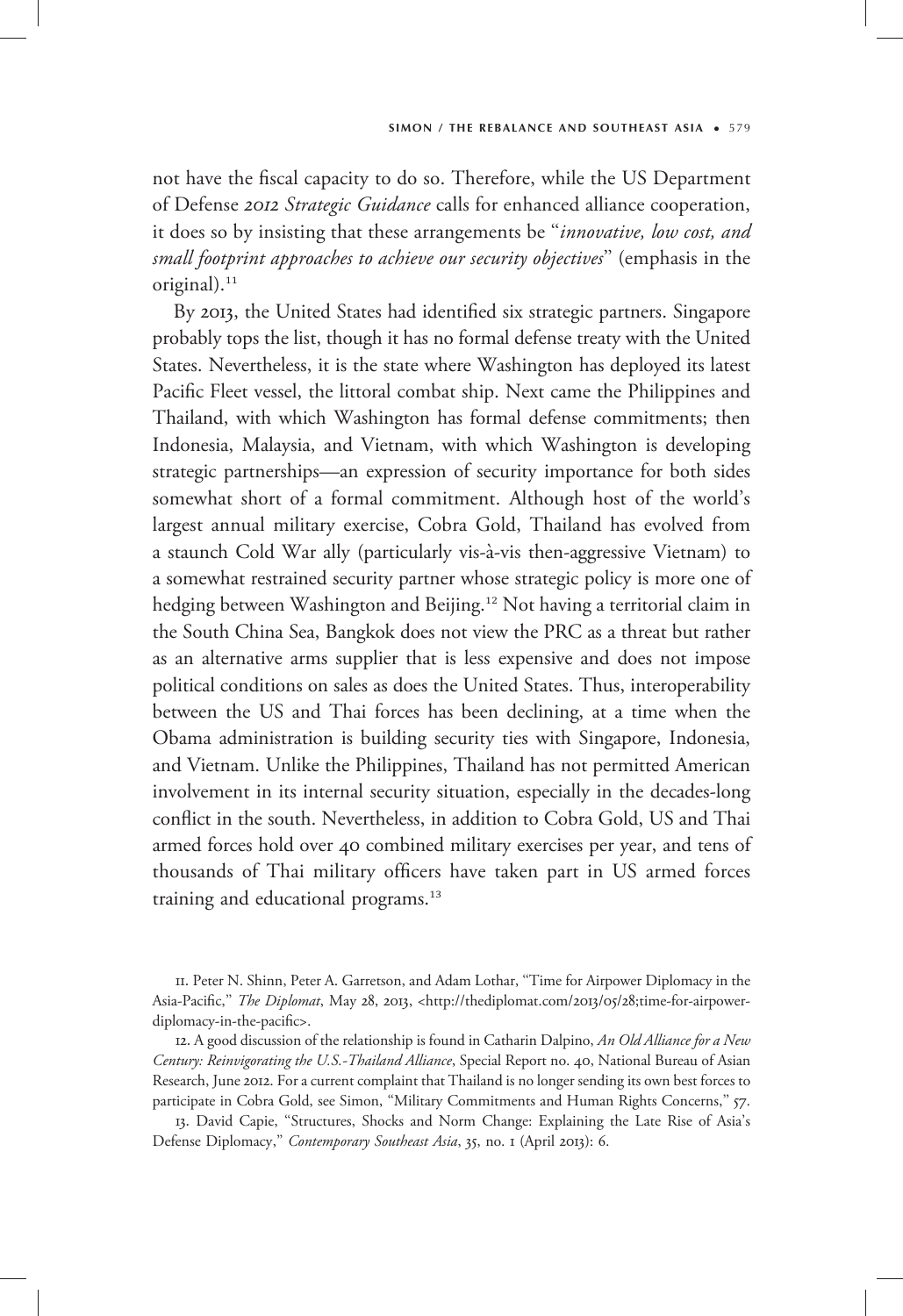### Security Multilateralism

The Obama administration has declared that ASEAN-centered politicalsecurity institutions such as the ARF, the ADMM+, and the EAS are key components of the rebalance. This is particularly true and relatively uncontroversial for those security concerns labeled *nontraditional*, for which cooperation benefits all since nontraditional security activities are not based on adversarial postures. These include transnational crime, piracy, humanitarian assistance and disaster relief, nonproliferation of weapons of mass destruction, and environmental pollution. Nontraditional challenges have led to voluntary ad hoc coalitions created to solve particular problems rather than the established Cold War alliances.<sup>14</sup> Southeast Asian examples of such coalitions for humanitarian disasters include the 2004 Boxing Day tsunami, the response to which was led by the United States, and the December 2008 Cyclone Nargis in Myanmar, for which ASEAN provided leadership. The considerable American component in responding to both of these natural disasters bolstered the US argument that its Asian alliances remained crucial for meeting transnational challenges.

While ASEAN-centered organizations take the lead in Southeast Asian security diplomacy in both Track I and Track II bodies, particularly through the ADMM and ARF, as See Seng Tan and Bhubindar Singh have recently pointed out, ''Southeast Asia's defense regionalism is largely defined by informal confidence building with a highly limited adoption of preventive diplomacy efforts. This is due to a lack of strategic imperative and institutional coherence in regional defense cooperation.''<sup>15</sup> In short, Southeast Asian security discussions are still dominated by each individual state's policy concerns, for which there are few standing arrangements for or commitment to regional responses to threats and challenges. The most that can be said for ASEAN's nascent Political-Security Community is that it created the ADMM, which has provided an opportunity for its ten members' senior defense officers to meet regularly and discuss their common concerns. ASEAN defense officials have also agreed, along with their external partners, to establish a network of ASEAN peacekeeping centers,

<sup>14.</sup> Victor Cha, ''Complex Patchworks: US Alliances as Part of Asia's Regional Architecture,'' Asia Policy II (January 2011): 38-39.

<sup>15.</sup> Seng Tan and Bhubindar Singh, "Introduction: Defense Diplomacy in Southeast Asia," Asian Security 8, no. 3 (September-December 2012): 227.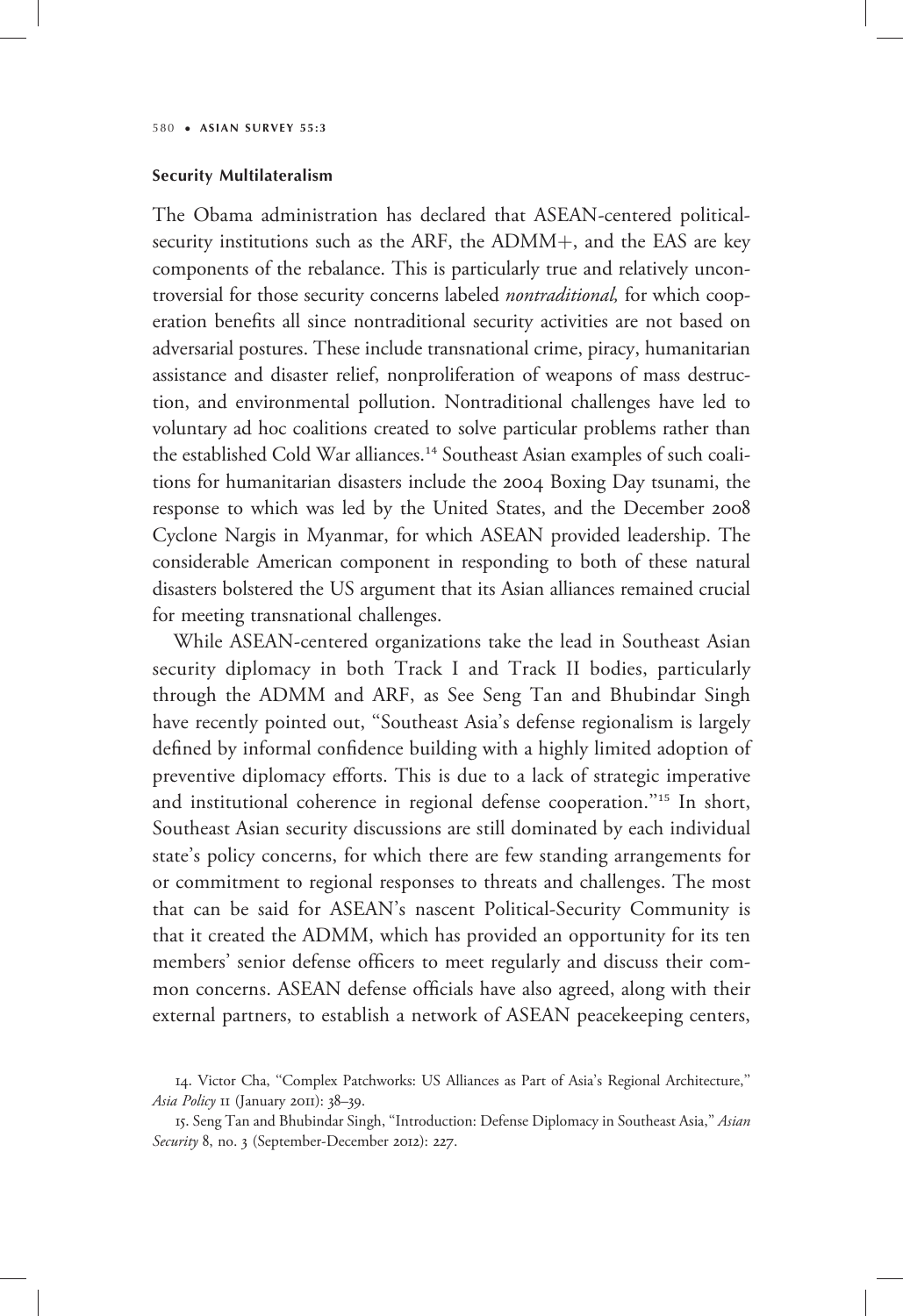though the actual responsibilities of these new organizations remain a topic for future discussions.<sup>16</sup>

The United States applauds and supports all of these activities because they link to the Obama administration's policy of building the capabilities of countries with which Washington has partnered or allied, thus adding to interoperability with US forces. By building credible approaches to its forward presence through diplomacy, trade and investment, alliance commitments, civilian humanitarian responses, and maritime capacities, the United States demonstrates the continued importance of alliances and partnerships to Southeast Asia host countries.<sup>17</sup> An ongoing example of Washington's appeal to ASEAN states on behalf of a regional security effort is the tenyear-old Proliferation Security Initiative (PSI). Designed to prevent the proliferation of weapons of mass destruction (WMD), primarily by North Korea, the PSI now has 15 members from Australia, Europe, and Asia, as well as North America. The PSI is a political arrangement—not a treaty whose members agree to interdict WMD shipments over land, in the air, and at sea to and from states and nonstate actors who may be proliferators. Activities include intelligence sharing and coordination among PSI military and law enforcement. While some states object that it may be violating UNCLOS, over time the PSI has gained traction and is credited with a number of successful interdictions. As for the rebalance, the United States works with PSI members to build their interdiction capacities. The Philippines and Brunei credit their membership with enhancing their maritime security capabilities.<sup>18</sup>

# Intractable Diplomacy: The South China Sea Code of Conduct

While the United States is not a claimant to any South China Sea features and supports no country's territorial demands, the Obama administration has backed ASEAN's insistence that the conflicts be resolved peacefully through the UNCLOS provisions, as well as the 1967 ASEAN Treaty of Amity and

<sup>16.</sup> Seng Tan, '''Talking Their Walk'? The Evolution of Defense Regionalism in Southeast Asia,'' Asian Security 8, no. 3 (September-December 2012), 238.

<sup>17.</sup> Michael Mazarr and the NDI Strategy Study Group, ''Discriminate Power: A Strategy for a Sustainable National Security Posture,'' Philadelphia Papers 12 (May 2013), 15.

<sup>18.</sup> David Santoro and Shahriman Lockman, ''The Proliferation Security Initiative in ASEAN: A Glass Half Full or Half Empty?'' PacNet Newsletter 8, January 28, 2013.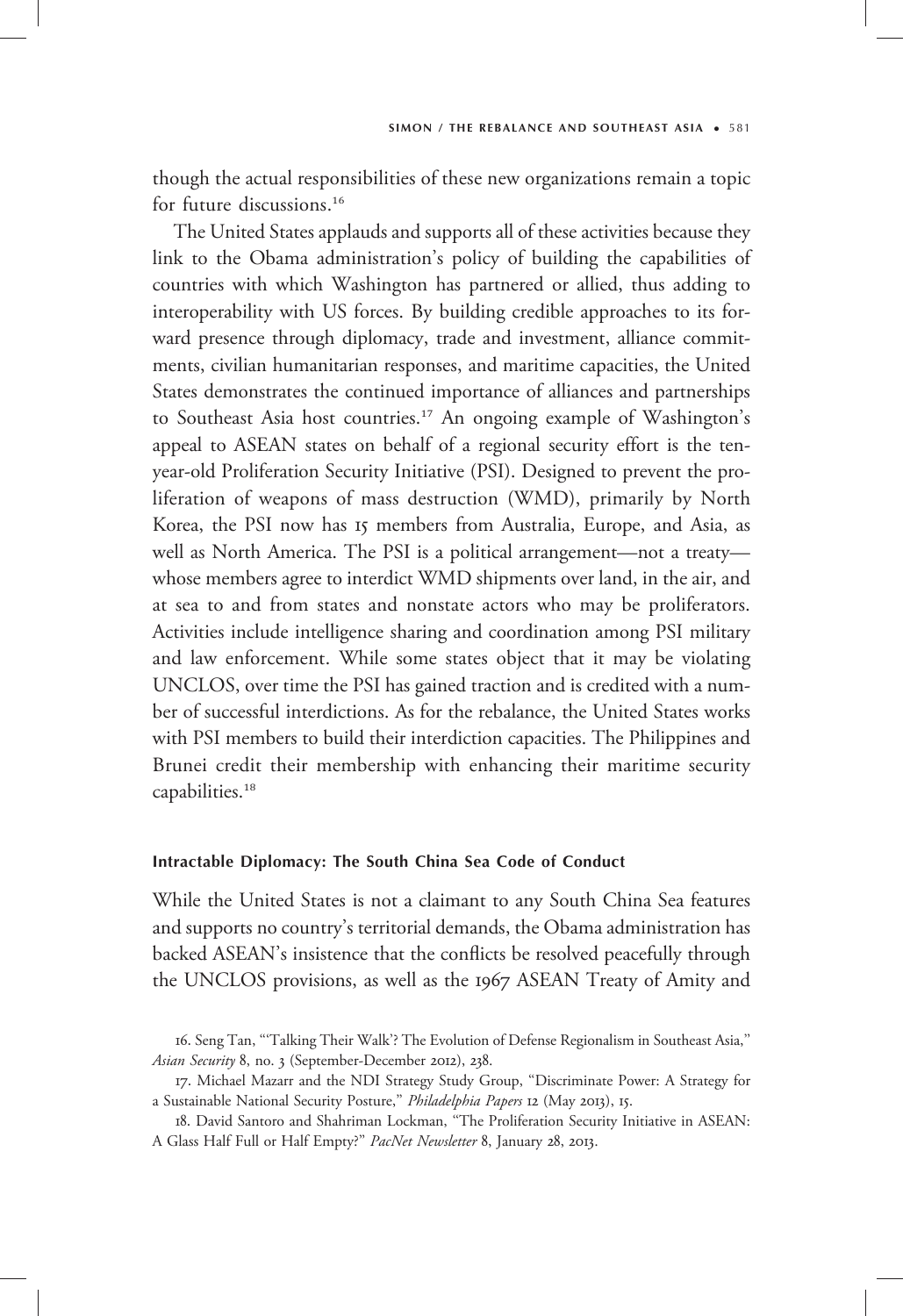Cooperation in Southeast Asia (TAC), to which China and the United States have adhered.<sup>19</sup> Both UNCLOS and the TAC require that all disputes be settled peacefully and all parties abjure the threat or use of force. China is essentially ignoring those provisions in provocatively deploying more warships and patrol boats around those South China Sea features it claims and in obstructing fishing craft from other countries—especially the Philippines and Vietnam—from reaching their traditional fishing locations.

Over the past few years, the United States has relocated forces and military equipment to Southeast Asia and raised the South China Sea disputes regularly in regional meetings such as ASEAN summits, the ARF, the ADMM $+$ , and the EAS. The PRC denounces these American actions as ''meddling'' and an effort to internationalize the problem. Beijing argues that the South China Sea is none of America's business and that the contested claims should be resolved bilaterally between China and each of the other claimants. Other than a Declaration of Conduct signed in 2002—nonbinding, and with no enforcement provisions—there is no conflict-management mechanism for the South China Sea. The Obama administration has endorsed ASEAN efforts to create a formal binding Code of Conduct between ASEAN and China that would establish ''rules of the road'' and prevent belligerent actions. By mid-2012, the ASEAN states had agreed on the components of such a code, though China continues to throw obstacles in the path of further negotiations, insisting that talks can only begin when ''the time is ripe.'' According to Ian Storey, a prominent South China Sea analyst, China asserts that the Philippines and Vietnam—with US backing—violate the Declaration of Conduct's prohibition of unilateral and provocative actions, allegations reciprocated by Manila and Hanoi against the PRC. China is suspicious of any Code of Conduct drafted by ASEAN without Beijing's participation. Moreover, Beijing sees the US rebalance as a policy designed to contain China's South China Sea aspirations but not those of the other claimants.<sup>20</sup> ASEAN as an institution has to balance the interests of its members (those

<sup>19.</sup> For a thorough assessment of the various states' positions on the South China Sea conflicts, see Sheldon W. Simon, ''Conflict and Diplomacy in the South China Sea: The View from Washington," Asian Survey 52, no. 6 (November-December 2012): 995-1018.

<sup>20.</sup> Ian Storey, ''Slipping Away? A South China Sea Code of Conduct Eludes Diplomatic Efforts," East and South China Seas Bulletin (Center for a New American Security) II (March 20, 2013): 4–6; Carlyle Thayer, ''Securing Maritime Security in the South China Sea: Norms, Legal Regimes and 'Realpolitik','' paper presented at the annual meeting of the International Studies Association, San Francisco, April 6, 2013.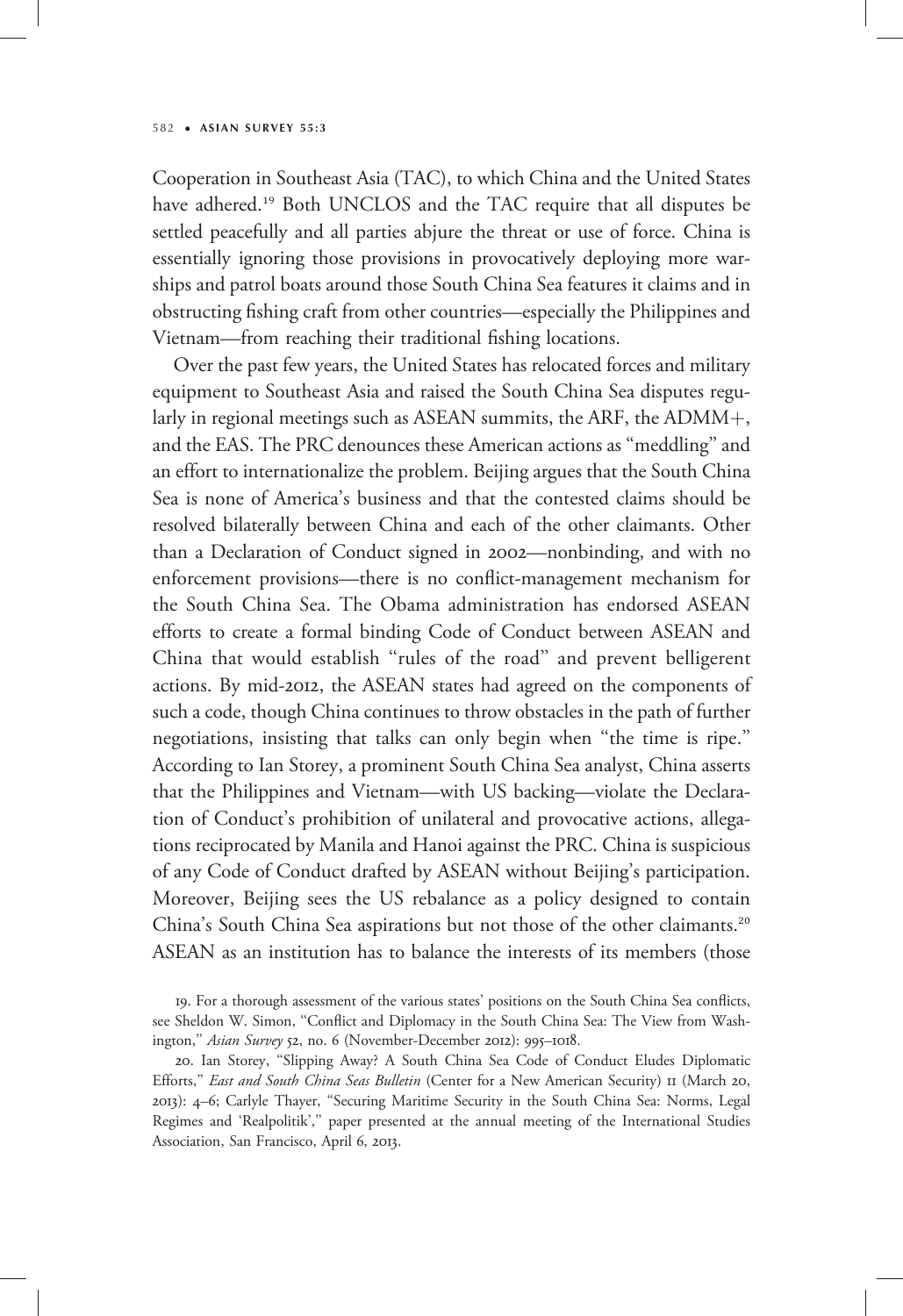### SIMON / THE REBALANCE AND SOUTHEAST ASIA • 583

with South China Sea claims) against those who view positive relations with China as a priority (Laos, Cambodia, Myanmar). Thus, ASEAN rejected a Philippine overture for a united stand against China's aggressive territorial claims at the association's April 2013 meeting in Brunei, insisting that ''overlapping claims are for claimant states to deal with''—a statement more akin to the PRC's position than that of ASEAN's claimant members.<sup>21</sup> However, it must be remembered that all ASEAN decisions are made by consensus, so even a single disagreement means that no ASEAN position is taken.

### The Rebalance and the Philippines and Vietnam

While the United States is involved in assisting all Southeast Asian allies and partners in developing their military capacities, the focus of the rebalance is on the Philippines and to a smaller extent Vietnam. Relations with Hanoi are more diplomatic than operational. In contrast, America's relations with the Philippines could constitute a litmus test for the effectiveness of US military assistance and diplomatic support. In 2012, Manila inaugurated a five-year, \$900 million modernization program that emphasizes the acquisition of combat jets, anti-ship missiles, patrol boats, and naval helicopters. Washington's support for this program was announced through the tripling of military aid and an increased US presence, with more visits by warships, nuclear submarines, and military personnel.<sup>22</sup> So far, the Obama administration has provided two refurbished retired US Coast Guard cutters, with the prospect of a third. Meanwhile, the Philippines has presented Washington with a lengthy wish list, including coastal radar, long-range patrol aircraft, sealift vessels, offshore patrol boats, naval helicopters, air defense radar, jet trainers, surface attack craft, anti-ship missiles, and a submarine. Whether the Philippines could actually maintain this array of equipment if it became available is [problematic.](http://wwwatimes.com/atimes/SoutheastAsia/SEA-01-210213.html) [Then](http://wwwatimes.com/atimes/SoutheastAsia/SEA-01-210213.html) [Deputy](http://wwwatimes.com/atimes/SoutheastAsia/SEA-01-210213.html) [Secretary](http://wwwatimes.com/atimes/SoutheastAsia/SEA-01-210213.html) [of](http://wwwatimes.com/atimes/SoutheastAsia/SEA-01-210213.html) [Defense](http://wwwatimes.com/atimes/SoutheastAsia/SEA-01-210213.html) [A](http://wwwatimes.com/atimes/SoutheastAsia/SEA-01-210213.html)shton Carter promised only help in building Philippine maritime security and domain awareness, which would probably be translated into coastal radars, patrol craft, and intelligence sharing.<sup>23</sup>

<sup>21. &</sup>quot;ASEAN Rejects Aquino Push for Stand against China over SCS," Daily Tribune Online (Manila), April 26, 2013.

<sup>22.</sup> Richard Javad Heydrian, "Philippines Takes New Aim at China," Asia Times Online, February 21, 2013, <http://wwwatimes.com/atimes/SoutheastAsia/SEA-01-210213.html>.

<sup>23.</sup> Thayer, ''Securing Maritime Security,'' 22.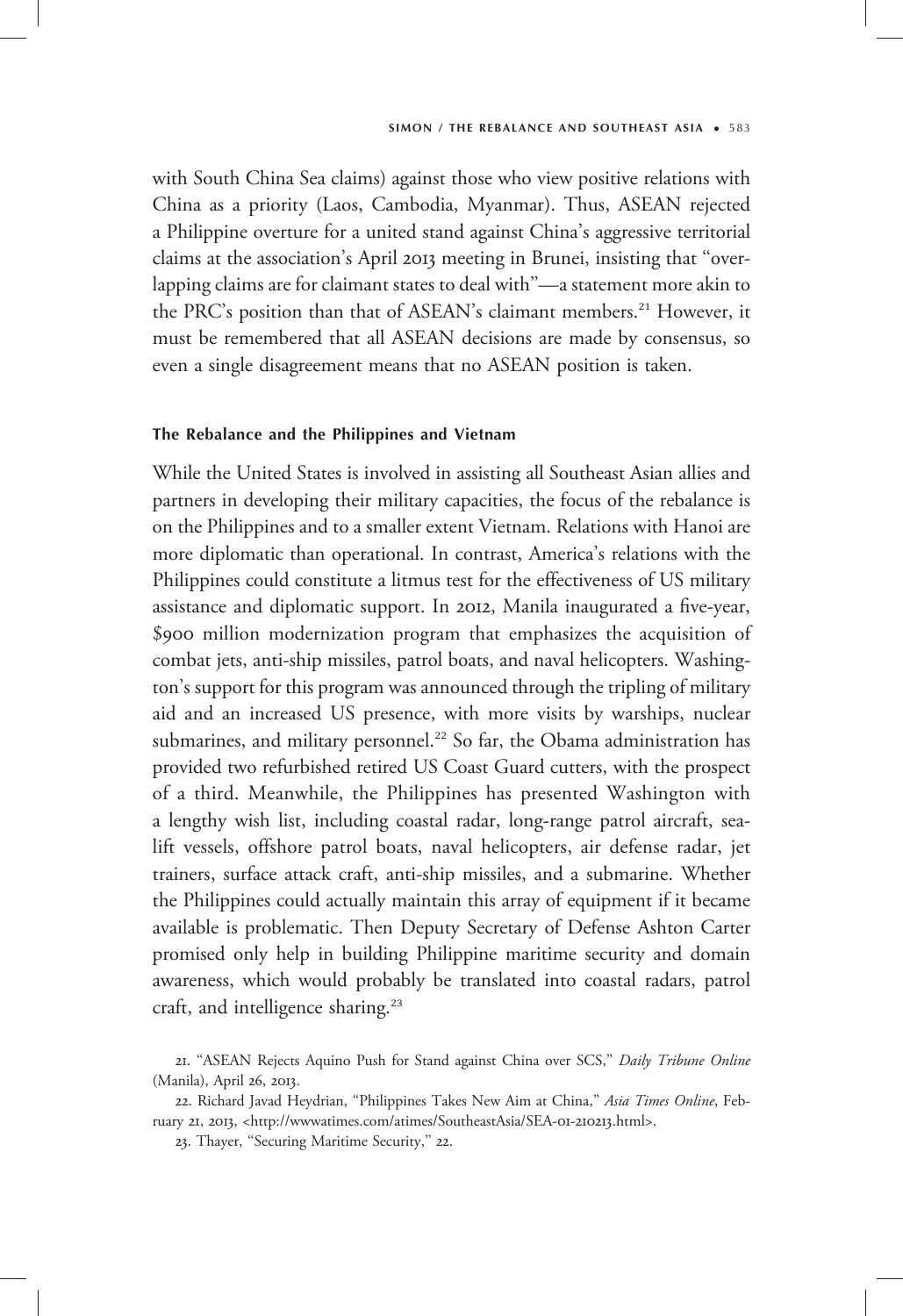China's control of several features within the Philippines' EEZ, and the PRC's de facto acquisition of Scarborough Shoal in 2012, have led the Aquino administration to adopt a hedging strategy. Manila has raised the prospect of invoking the 1951 Philippine–US Mutual Defense Treaty if armed clashes develop with Chinese ships in disputed areas of the Spratly Islands. At the same time, the Philippines signed a Greater Defense Cooperation Agreement with Japan in July 2012 to acquire 12 new patrol boats for the Philippine Coast Guard. Foreign Minister Alberto Del Rosario stressed that ''the US is the sole strategic partner of the Philippines'' and that Manila welcomes an enhanced American military presence.<sup>24</sup> The prospect of invoking the Mutual Defense Treaty potentially creates a dilemma for Washington. The Obama administration does not foresee the rebalance as provoking a war with China—quite the opposite. It hopes that an emphasis on diplomacy backed by military deployments will encourage Beijing to accept multilateral negotiations led by ASEAN over the South China Sea. However, the Philippine–US treaty could lead to ''entrapment'' for Washington, in which it must risk confrontation with China or undermine the credibility of its other Asian defense commitments. This outcome is desired by neither Washington, nor Beijing, nor Manila.

In late May 2013, Philippine President Benigno Aquino III announced a \$1.8 billion defense upgrade to defend the country's maritime territory against ''bullies.'' By 2017, according to this plan, the Philippines will acquire two new frigates, three fast patrol boats, two anti-submarine helicopters, and eight amphibious assault platforms.<sup>25</sup> While Manila would undoubtedly appreciate US assistance in funding this buildup, Aquino is aware of the financial constraints on the United States resulting from multi-year sequestration, as well as continuing turmoil in the Middle East, which also places demands on the American military aid budget. Nevertheless, the 12-day Balikatan joint exercise with US forces in April 2013 was as elaborate as usual, with 30 US aircraft, including a dozen F-18s, and three US ships, as well as 8,000 American and Philippine troops. Further, Secretary Del Rosario urged the United States to rotate more forces through his country and not just wait for joint exercises.<sup>26</sup> Indicative of this desire to keep American forces close was

<sup>24.</sup> Cited in Zhao Hong, ''China-Philippines Relations Stunted by the South China Sea Dispute,'' ISEAS Perspective, no. 17 (March 28, 2013), 3–4.

<sup>25.</sup> ''Philippines Boosts Military to Resist 'Bullies','' Agence France Presse World Service, May 21, 2013.

<sup>26.</sup> Agence France Presse World Service, April 5, 2013.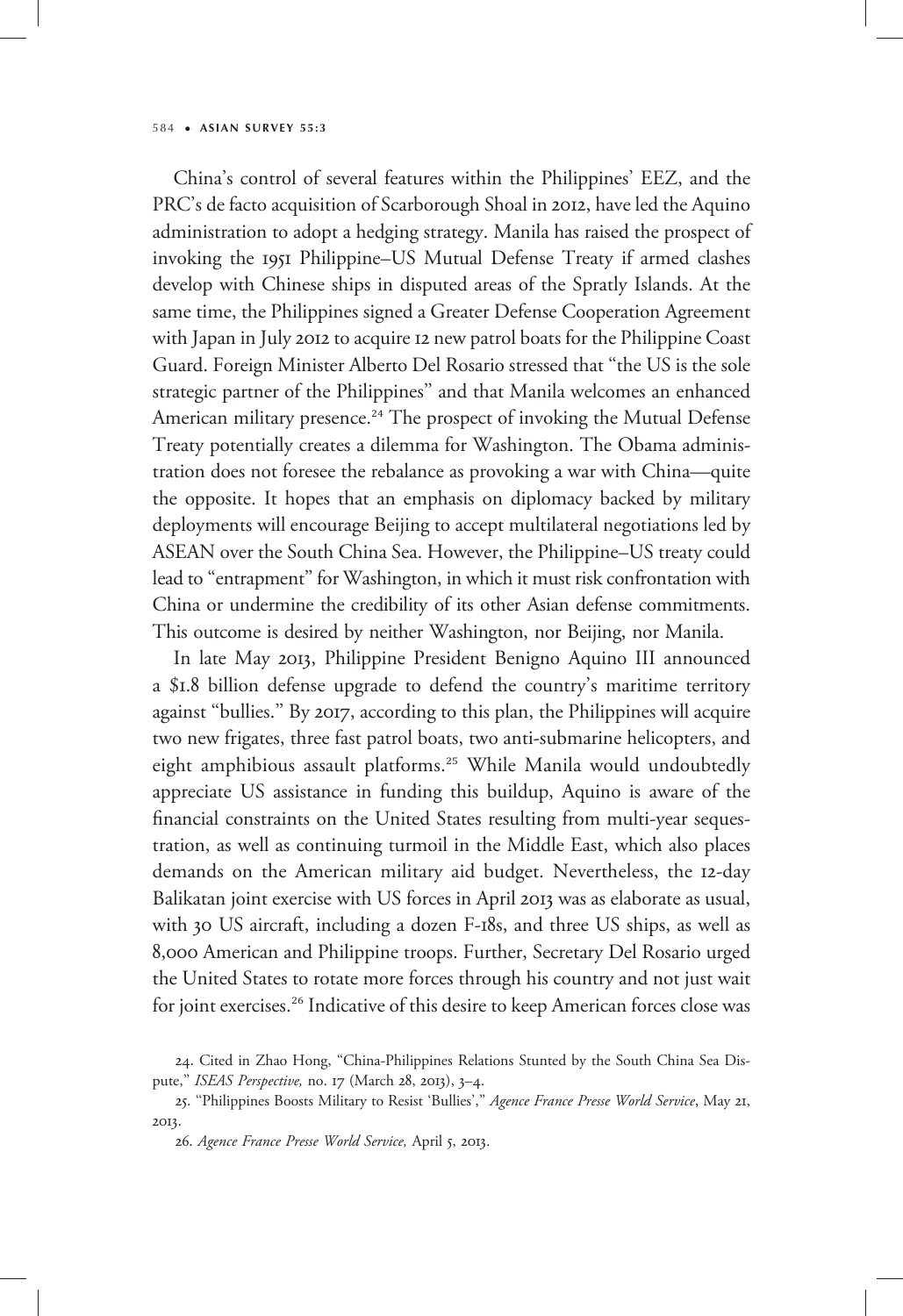### SIMON / THE REBALANCE AND SOUTHEAST ASIA • 585

a mid-April 2013 statement by the Philippine foreign secretary that the Philippines was prepared to provide bases for US forces in the event that war broke out in Korea.<sup>27</sup> (Del Rosario's offer coincided with North Korea's belligerent rhetoric, threatening war against the South and the United States.)

Noteworthy, too, is Japan's new security contribution to the Philippines. In early March 2013, Tokyo announced the donation of 10 new patrol boats for the Philippine Coast Guard, at a cost of \$110 million. Invigorated Japan– Philippines defense ties serve multiple purposes: (1) providing a link between the Northeast and Southeast Asian components of the rebalance, (2) accelerating Southeast Asia's acceptance of an expanding Japanese defense perimeter, and (3) from Tokyo's perspective, forcing Chinese maritime agencies to further divide their attention between the East and South China Seas. During talks between the Philippine and Japanese foreign ministers in January, Del Rosario stated that his government would back a rearmed Japan if the latter's constitution was amended. A stronger Japan would challenge the threatening presence of China in the region. Moreover, the Philippine Coast Guard could help Japan by monitoring Chinese maritime activities in the South China Sea. Security ties with Japan were further accentuated during President Aquino's Tokyo visit in November 2014. The Philippine president stated that he viewed Japan as the Philippines' closest ally after the United States and hoped that ''somewhere down the line we will have exercises with Japan.'' The new Pacific Commander, Admiral Robert Thomas, told Reuters that the Uni[ted States would welcome a Japan](http://toolkit.dialog.com/intranet/cgi/present)ese extension of its air patrols into the South China Sea. While Prime Minister Abe is proposing legislation that would open the way for Japan's military to operate more freely overseas, there has been [no](http://www.eurasiareview.com/05032013-japan-philippine-relations) [public](http://www.eurasiareview.com/05032013-japan-philippine-relations) [discussion](http://www.eurasiareview.com/05032013-japan-philippine-relations) [about](http://www.eurasiareview.com/05032013-japan-philippine-relations) [South](http://www.eurasiareview.com/05032013-japan-philippine-relations) [China](http://www.eurasiareview.com/05032013-japan-philippine-relations) [Sea](http://www.eurasiareview.com/05032013-japan-philippine-relations) [naval a](http://www.eurasiareview.com/05032013-japan-philippine-relations)ir patrols.<sup>28</sup>

27. "Philippines Offers US Military Bases if North, South Korea War Heightens," GMA News Online, April 13, 2013, <http://toolkit.dialog.com/intranet/cgi/present>; for a thorough discussion of the Philippines–US security relationship, see Renato Cruz De Castro, ''Territorial Disputes, Realpolitik, and Alliance Transformation: The Case of Twenty-First Century Philippine-US Security Relations," Issues and Studies (Taipei) 49, no. 1 (March 2013): 141-78.

28. Julius Cesar I. Trajono, ''Japan-Philippine Relations: New Dynamics in Strategic Partnership," Eurasia Review, March 13, 2013, <http://www.eurasiareview.com/05032013-japan-philippinerelations>; Wendell Minnick, "Analysts: Japan Aiding Philippines to Counter China," Defense News, January 14, 2013, 22. Also see the discussion in Sheldon Simon, ''US-Southeast Asian Relations: Diplomatic Gambits," Comparative Connections 16, no. 3 (January 2015), 49; Tim Kelly and Nobuhiro Kubo, "U.S. Would Welcome Japan Air Patrols in South China Sea," Reuters, January 29, 2015.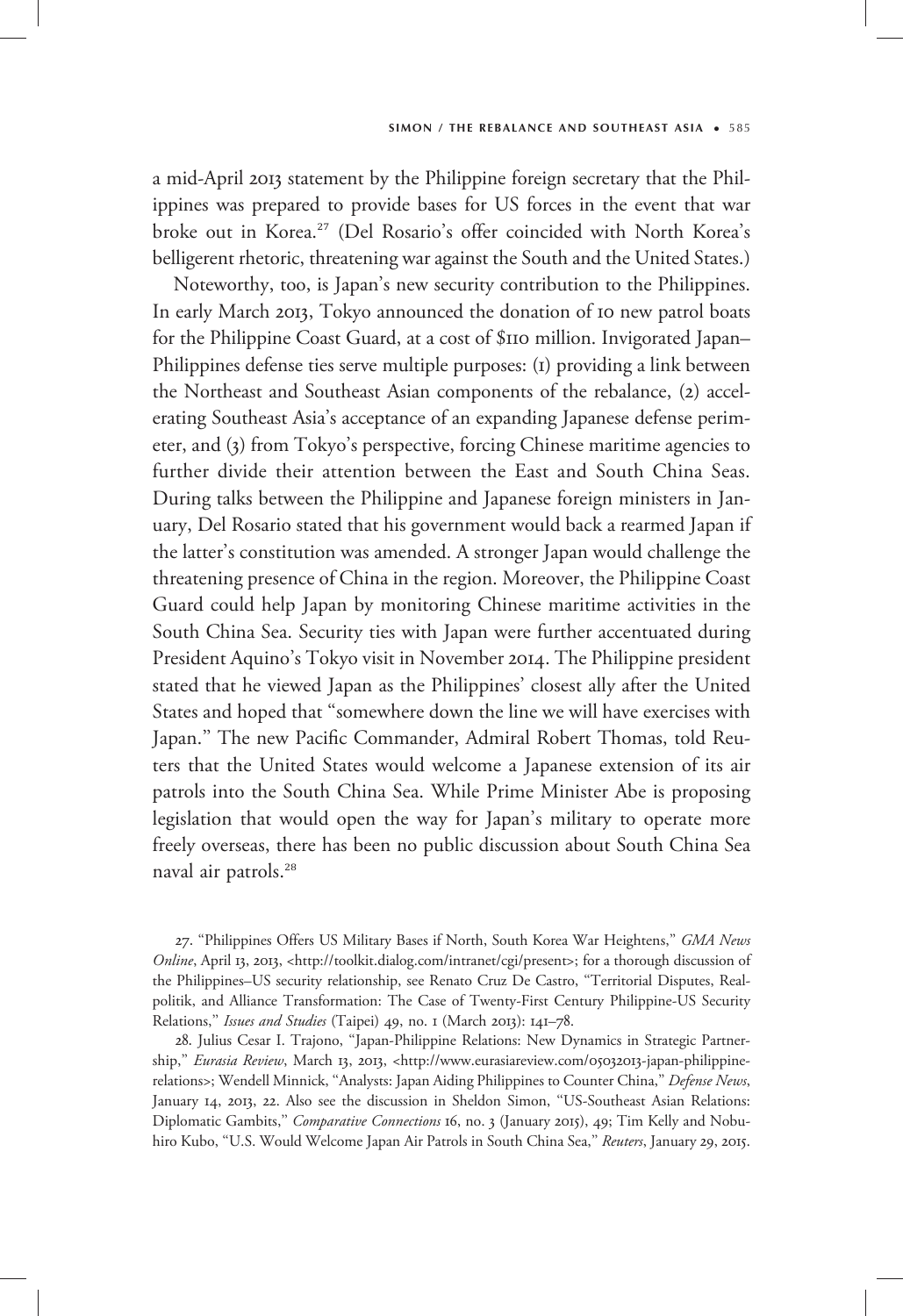While upgrading its navy, air force, and coast guard will be a protracted process, extending over several years and still not sufficient by itself for the Philippines to protect its EEZ and Spratlys claims against a burgeoning PRC navy and civilian maritime agencies, Manila hit upon a different strategy in 2013—a legal challenge based on UNCLOS.<sup>29</sup> Under UNCLOS Article 287, the Philippines invoked an arbitral tribunal provision—asking for arbitration, not over sovereignty claims or maritime boundary delimitation, which China has specifically excluded from arbitral jurisdiction, but over the correct interpretation of states' obligations under the treaty, and therefore, appropriate for an arbitral tribunal. Specifically, the Philippines has asked the tribunal to determine whether both Manila's and Beijing's territorial sea, contiguous zone, EEZ, and continental-shelf claims fit UNCLOS guidelines. The purpose of this request is to have China's interpretation declared in violation of the treaty, requiring the PRC to bring its domestic legislation in line with the UNCLOS. Additionally, the Philippines requested that the tribunal determine the legal status of features claimed by the two countries (islands, rocks, low-tide elevations, and submerged banks) and whether those features were capable of generating a maritime zone wider than 12 nautical miles. Manila's goal was to obtain a tribunal ruling that China's claimed submerged features do not quality as islands under UNCLOS and therefore belong to either the Philippines continental shelf or the international seabed. Vietnam, Malaysia, Brunei, and possibly Indonesia hold similar grievances against China, though they have not joined the Philippine legal challenge.

China's claim to the bulk of the South China Sea seems to be based on a map with a nine-dashed-line pe[rimeter encompassing most of the sea. This](http://news/usni.org/2013/11/china-at-odds-with-un-treaty#more-2251) [map, which](http://news/usni.org/2013/11/china-at-odds-with-un-treaty#more-2251) originated in the 1940s, is derived primarily from historical claims that are considered legally weak under UNCLOS. Many of the features within the nine-dash perimeter are as close as 50 nautical miles to the Philippines and as far as 550 nautical miles from China's Hainan Island. Moreover, many are subm[erged](http://www.atimes.com/atimes/China/CHINoi-100613.html) [at](http://www.atimes.com/atimes/China/CHINoi-100613.html) [high](http://www.atimes.com/atimes/China/CHINoi-100613.html) [tide.](http://www.atimes.com/atimes/China/CHINoi-100613.html) [If](http://www.atimes.com/atimes/China/CHINoi-100613.html) [the](http://www.atimes.com/atimes/China/CHINoi-100613.html) [Philippines](http://www.atimes.com/atimes/China/CHINoi-100613.html) [can](http://www.atimes.com/atimes/China/CHINoi-100613.html) [conv](http://www.atimes.com/atimes/China/CHINoi-100613.html)ince

29. This section is based on Carlyle A. Thayer, "China at Odds with U.N. Treaty," United States Naval Institute News, March 11, 2013, <http://news/usni.org/2013/11/china-at-odds-with-untreaty#more-2251>; Thayer, ''The Philippines Claim to the UNCLOS Arbital Tribunal: Implications for Vietnam,'' paper presented to the International Workshop on The Sovereignty over Paracel and Spratly Islands, Pham Van Dong University, Quang Ngai City, Vietnam, April 27–28, 2013; Peter Dutton, The Sino-Philippine Maritime Row: International Arbitration and the South China Sea, Center for a New American Security, March 15, 2013; Ian Storey, ''South China Sea Row Risks Wider Clashes,'' Asia Times Online, June 10, 2013, <http://www.atimes.com/atimes/China/CHINoi-100613.html>.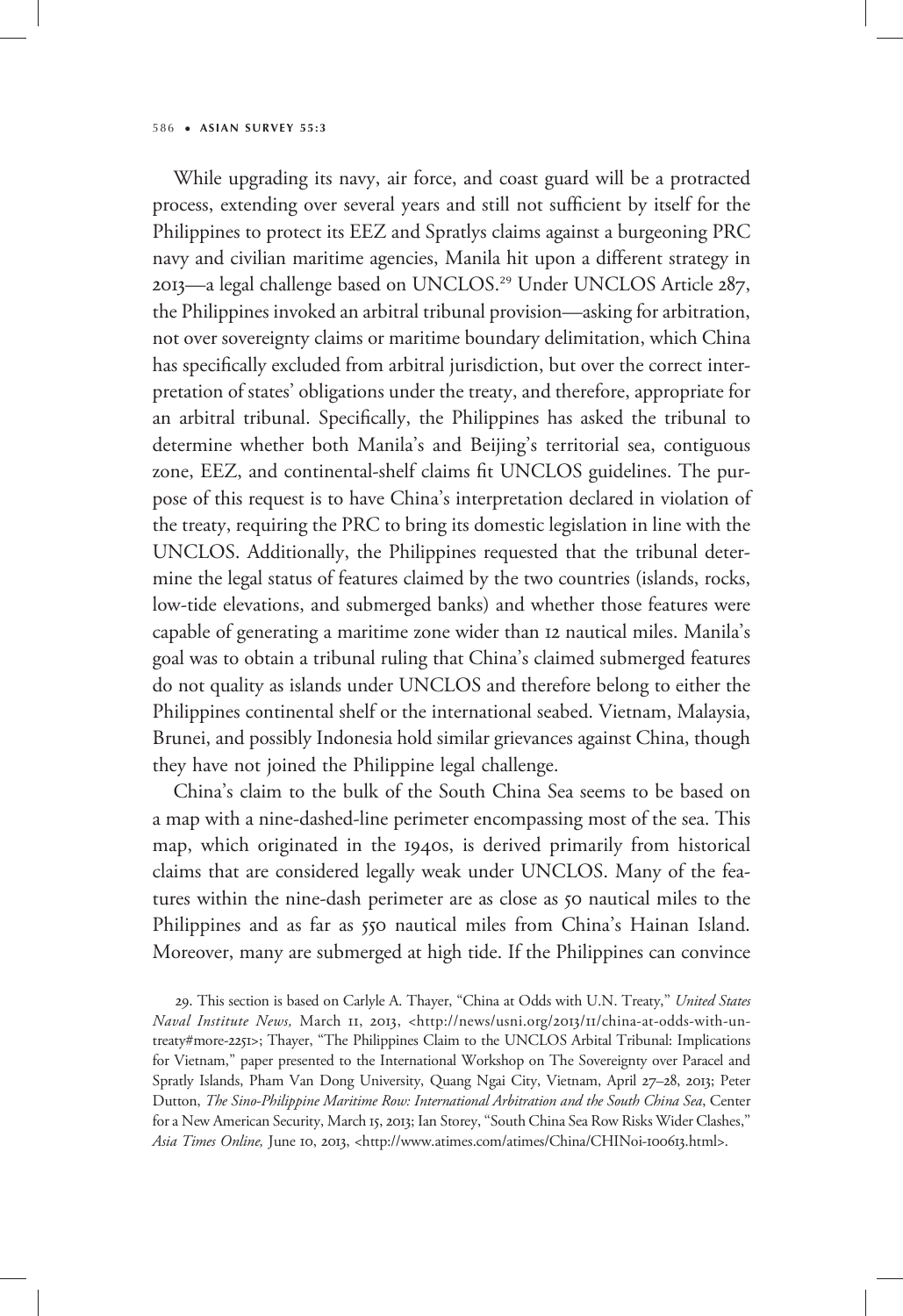### SIMON / THE REBALANCE AND SOUTHEAST ASIA • 587

the arbitral panel that China's nine-dash line is invalid, Beijing will have no other legitimate basis for claiming continental-shelf rights in the region. Thus, such features as the oil-rich seabed around Reed Bank would legally be part of the Philippines continental shelf, and Manila could pursue the development of hydrocarbon seabed reserves without Chinese interference. On the other hand, the arbitral tribunal could decide that it has no jurisdiction on these issues, and even if it does agree to hear the case, the process could take up to four years before a decision is rendered.

The preceding analysis constitutes a best-case outcome for the Philippines. In fact, China has already rejected international arbitration. And should the arbitral tribunal reach a decision supporting Philippine claims, there are no enforcement provisions. On the other hand, refusing to participate and ignoring an adverse verdict would have consequences for China. It could convince the PRC's neighbors that China does not abide by the international rules to which it agreed when it ratified UNCLOS. Moreover, if China tries to coerce the Philippines into dropping its case, Beijing will have lent credibility to the "China threat theory." So far, China seems to be following a middle path, putting diplomatic pressure on ASEAN states to convince the Philippines to drop its case. Instead, Beijing claims, it is now ready to negotiate the Code of Conduct.

The United States has backed the Philippine UN initiative. In March 2013, Deputy Secretary of Defense Ashton Carter told Philippine Foreign Secretary Del Rosario that ''the US stands solidly behind the efforts of the Philippines to resolve the maritime dispute in the West Philippine Sea [South China Sea] in a peaceful manner consistent with the rule of law.'' The Philippine foreign secretary told the press that Secretary Carter had endorsed Manila's arbitral tribunal request.<sup>30</sup> Washington's diplomatic support for the Philippines' legal claim, combined with enhanced military assistance to build up Philippine armed forces, as well as an increase in US exercises with the Philippine military, encapsulates most of the c[omponents](http://tookkit.dialog.com/intranet/cgi/present) [of](http://tookkit.dialog.com/intranet/cgi/present) [the](http://tookkit.dialog.com/intranet/cgi/present) [US](http://tookkit.dialog.com/intranet/cgi/present) [rebalance.](http://tookkit.dialog.com/intranet/cgi/present)

### Vietnam

Of the South China Sea claimants, only the Philippines and Vietnam have experienced naval confrontations with China involving significant warlike

<sup>30.</sup> Makati City Inquirer, March 20, 2013, <http://tookkit.dialog.com/intranet/cgi/present>.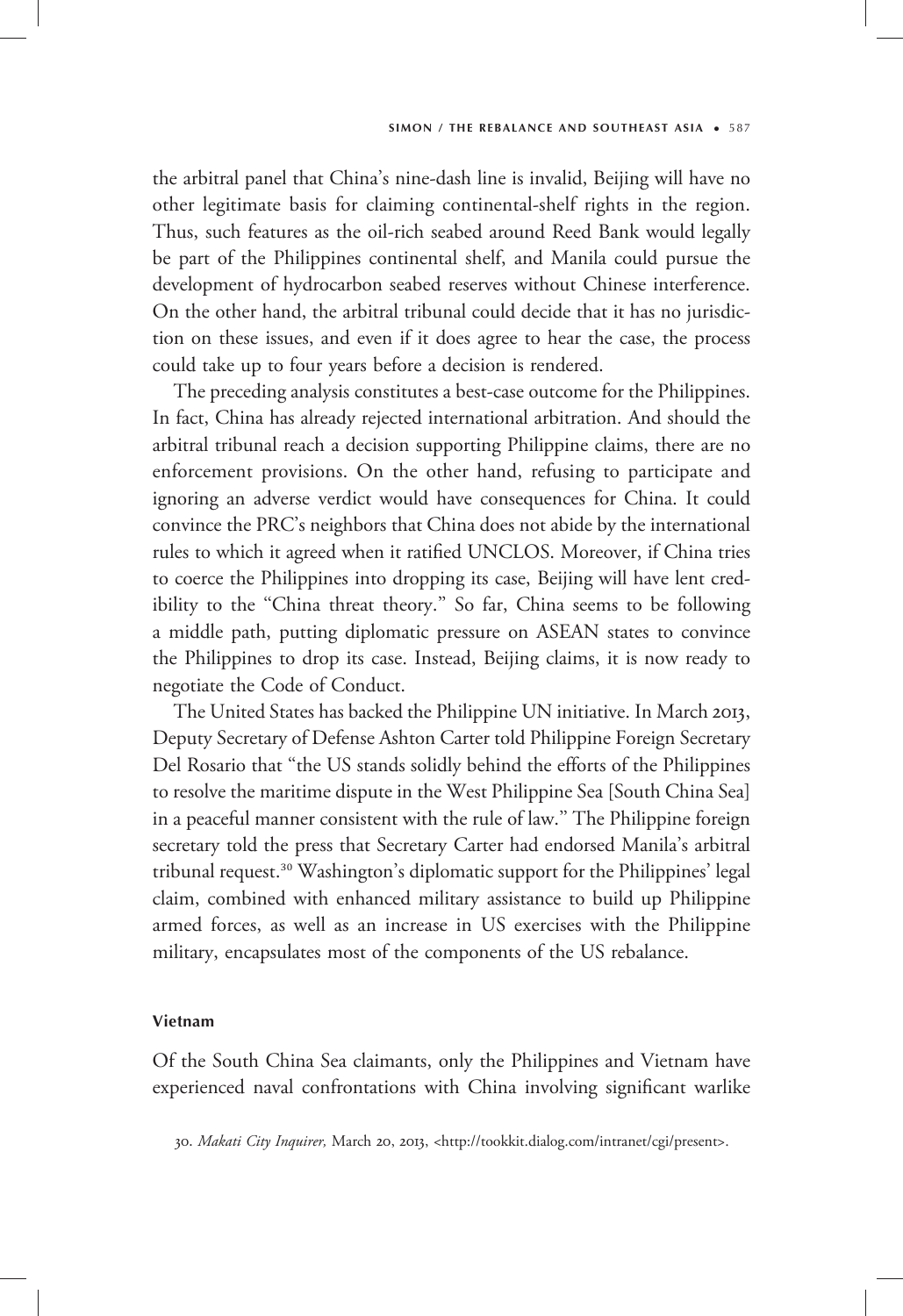behavior by the latter. As the preceding section of the article shows, the Philippines has pursued several approaches in response, emphasizing its long-standing security ties to the United States. Vietnam's options are more limited. It has improved its air and naval capabilities, primarily with Russian submarines, jet aircraft, and anti-ship cruise missiles. The Russians also have agreed to refurbish Cam Ranh Bay, one of the finest deep-water ports in Southeast Asia. Hanoi may also see Cam Ranh Bay as an attractive location for US ships as part of the rebalancing's ''places not bases'' strategy—repairs and resupply without the need for formal, politically sensitive basing arrangements.

While the two countries have discussed a strategic partnership, its consummation has foundered on US insistence that it include a separate article on human rights. Unfortunately, the human rights situation in Vietnam continues to deteriorate, though the regime made some gestures in 2013 designed to mollify Washington, including the release of two high-profile dissidents and permission for Amnesty International to visit.<sup>31</sup> Hanoi would like to move its security relationship with the United States to a new level that would include joint maritime exercises and capacity-building to enhance its anti-access strength. Moreover, Hanoi has asked the United States to share more technical intelligence on China's deployments in the South China Sea. Vietnamese diplomats have told their American counterparts that they would appreciate a greater US voice protesting Chinese violations of UNCLOS. Hanoi will also back more American participation in the region's multilateral organizations.<sup>32</sup>

President Truong Tan Sang's July 2013 visit to Washington, the first highlevel visit in five years, established a new bilateral political-diplomatic mechanism to coordinate security relations. However, no joint plan of action was tabled. So far, US–Vietnam naval contacts remain port-based; as yet, there are no plans for exercises at sea.<sup>33</sup> Moving the US–Vietnam military relationship to a more operational level remains a slow process. Both sides are wary of further antagonizing the PRC. Nevertheless, Hanoi was gratified when in early October 2014 the US partially lifted its prohibition on the sale of lethal

<sup>31.</sup> Carlyle A. Thayer, Vietnam-United States Strategic Partnership, Thayer Consultancy Background Brief, March 13, 2013.

<sup>32.</sup> Author's interview with an official of the Institute for South China Sea Studies, Diplomatic Academy of Vietnam, in Misawa, Japan, May 20, 2013.

<sup>33.</sup> Carlyle Thayer, Vietnam: Assessing President Truong Tan Sang's Visit to the United States, Thayer Consultancy, July 28, 2013.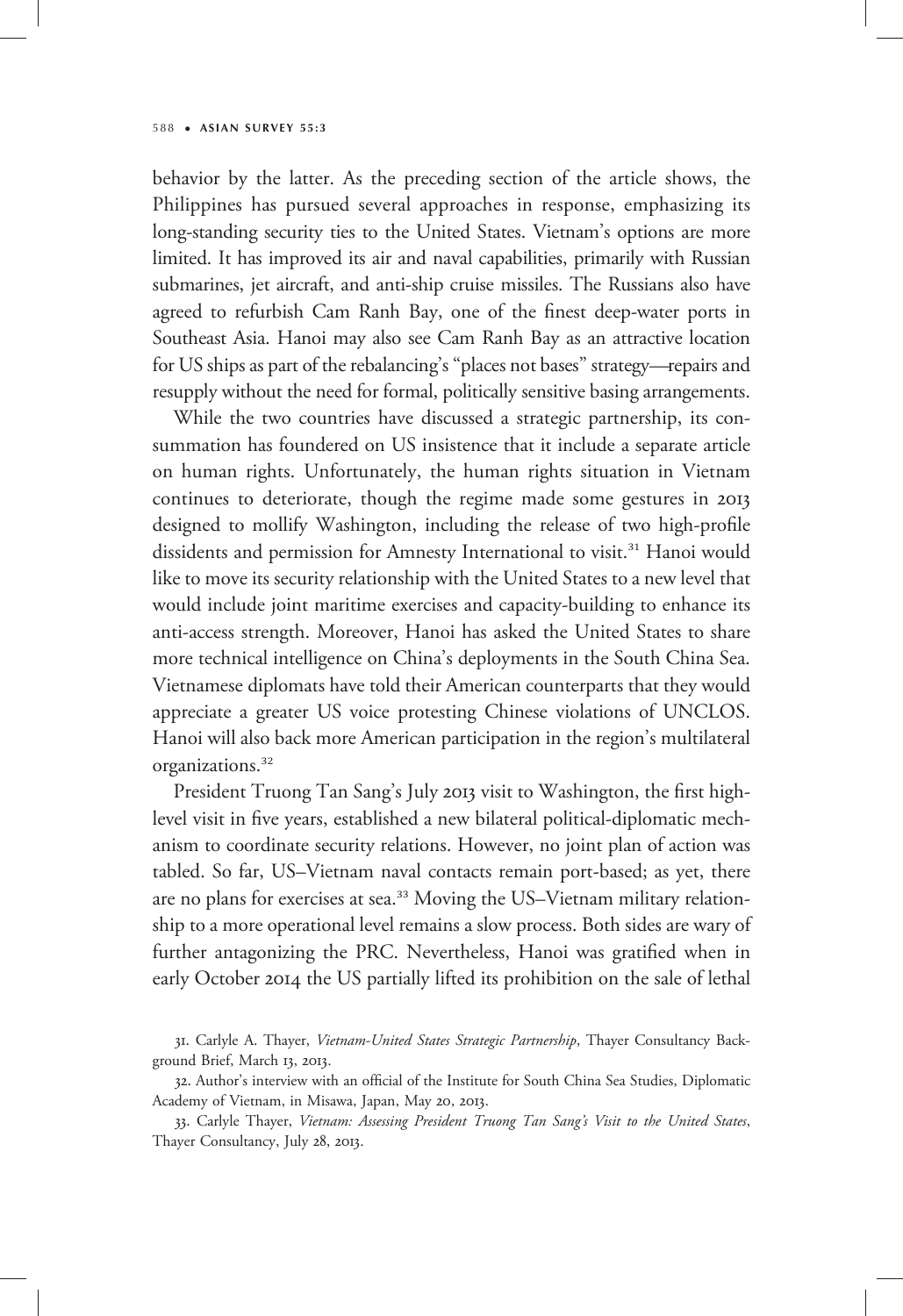weapons to Vietnam. The new, more liberal policy would apply only to naval systems, according to the State Department, and came about because Vietnam had ostensibly improved its human rights record. This rationale was immediately rejected, however, by Human Rights Watch, whose Asia director, John Sifton, declared, ''Vietnam's record on political prisoners is bad and getting worse.'' Regardless, Washington hopes to strengthen Vietnam's coast guard, and last September the country's Navy commander-in-chief, Admiral Nguyen Van Hien, visited the United States and talked with Navy Secretary Ray Mabus about joint naval exercises. A few days before the partial lifting of the embargo was announced, Assistant Secretary of State for East Asian and Pacific Affairs Daniel Russel stated that Vietnam's strategic location was a good reason to work more closely with the country. The specific weapons to be provided will be decided on a ''case by case'' basis and could include both boats and aircraft. (Washington approved the sale of non-lethal military equipment to Vietnam in 2006.)

Spokespersons in the State Department assured other states in the region (read: China) that the sale would not destabilize the arms balance and that the weapons systems purveyed would be strictly defensive and heavily focused on Vietnam's coast guard. However, given Hanoi's allegations that Chinese ships and aircraft regularly violate Vietnam's South China Sea claims, any buildup of Hanoi's maritime defensive capacity might be seen differently by Beijing. Among the first systems to be sold to Vietnam will probably be P-3 maritime surveillance planes. The US Navy is replacing this model with the more capable P-8; nevertheless, the older P-3s are able to loiter in anti-submarine warfare mode for up to half a day. However, the US sales may be mostly ''symbolic,'' since Vietnam's arms are predominantly Russian in origin—the exception being anti-submarine warfare capabilities.

Two US partners are also involved in providing arms to Vietnam. Last August, Japan's foreign minister said that his country would transfer six second-hand vessels and other equipment to improve Hanoi's maritime law enforcement. In September, the Japanese Diet discussed the provision of new patrol craft. In a December 2013 meeting, Prime Ministers Nguyen and Abe talked of their ''convergence of interests in the East and South China Seas.'' And India offered a \$100 million credit to Vietnam, for the purpose of buying new naval vessels, during Prime Minister Nguyen's October visit to New Delhi. While there is no coordination among Washington, Tokyo, and New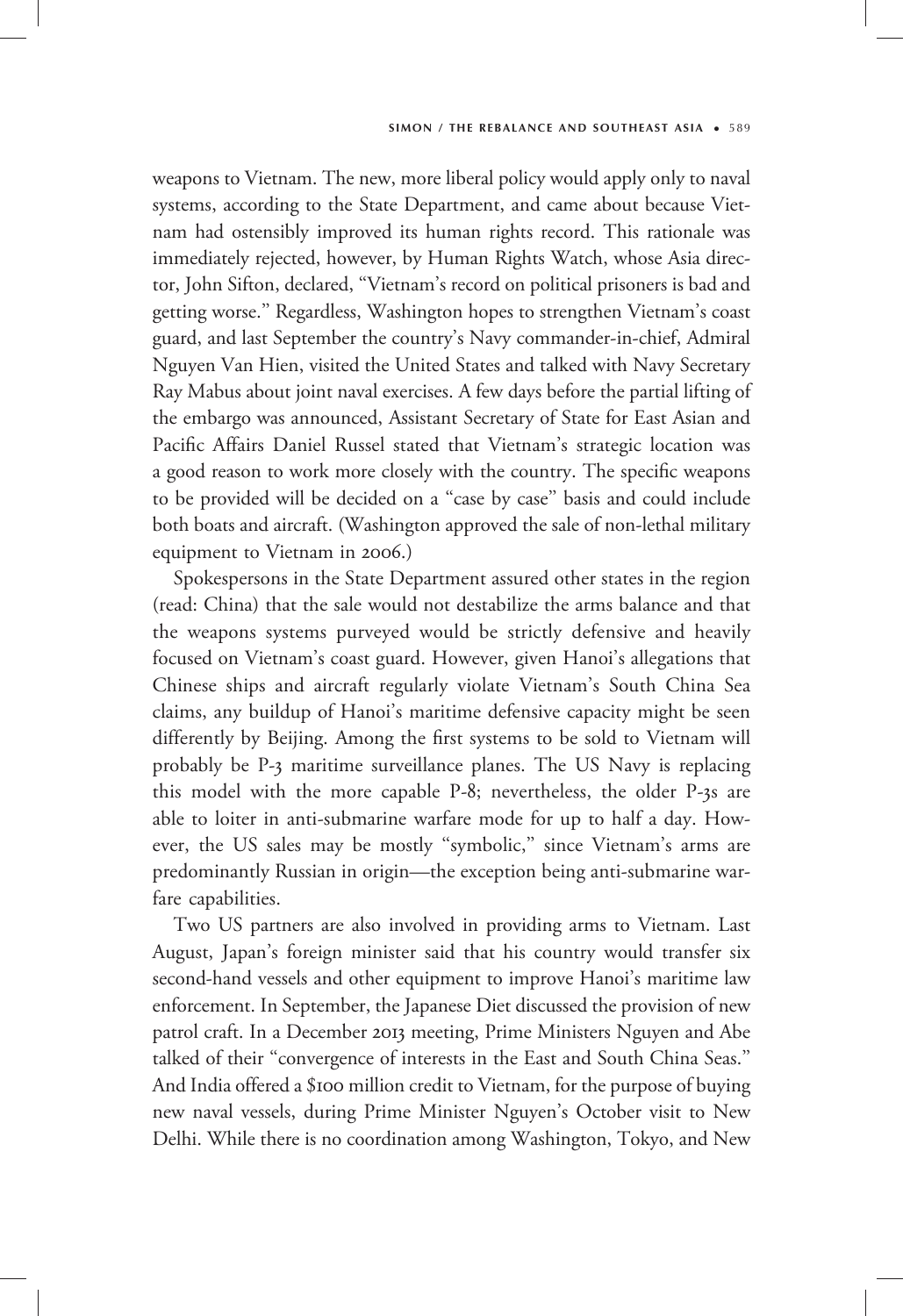Delhi, it is clear that all three are assisting Vietnam's efforts to improve maritime domain defense.<sup>34</sup>

# A SUMMATION

Southeast Asian states generally endorse all facets of the US rebalance, particularly enhanced military deployments, additional joint exercises, capacity-building for the region's armed forces, and robust participation in ASEAN-based international organizations. For realists, these activities contribute to regional stability during an era that many view as one of China's bid for regional hegemony. A substantial US presence cools the prospect for competitive regional Great Power competition and even possible regional Great Power war.<sup>35</sup>

At the June 2013 Shangri-La Dialogue, the Pacific Command head, Admiral Locklear, emphasized that the rebalance is not directed against any country but is designed to help create a security environment in which all regional powers, including China and India, can also make positive contributions. Strategically, Locklear averred: ''We don't take sides, but we have an interest. ... On the issue of sovereignty ... maintaining the status quo is very important.'' By this he meant that any changes in oceanic territorial dispositions must be achieved only through negotiations. As for concerns about the long-term impacts of US defense budget constraints, the admiral tried to reassure dialogue participants: ''Even under the most severe budgetary predictions, the US defense will still make up 40 percent of all defense spending in the world.''<sup>36</sup> In discussing the rebalance with Asian partners, US officials have emphasized that the strategy engages China rather than containing it. Going back to Robert Zoellick in the George W. Bush administration, the hope has been to induce China to be a responsible partner of the United States in the Pacific.<sup>37</sup> Meanwhile, US forces remain on station, and the Departments of Defense and State continue to help allies and partners develop their own defense capacities.

- 35. Brooks, Ikenberry, and Wohlforth, ''Don't Come Home, America,'' 37.
- 36. Wendell Minnick, "America's Juggling Act with China," Defense News, June 10, 2013, 4.
- 37. Ralph Cossa and Brad Glosserman, ''Regional Overview: Continuity Prevails for Better and Worse," *Comparative Connections* 15, no. 1 (May 2013): 4–5.

<sup>34.</sup> The preceding discussion is drawn from Simon, ''US-Southeast Asian Relations: Diplomatic Gambits," 51-52.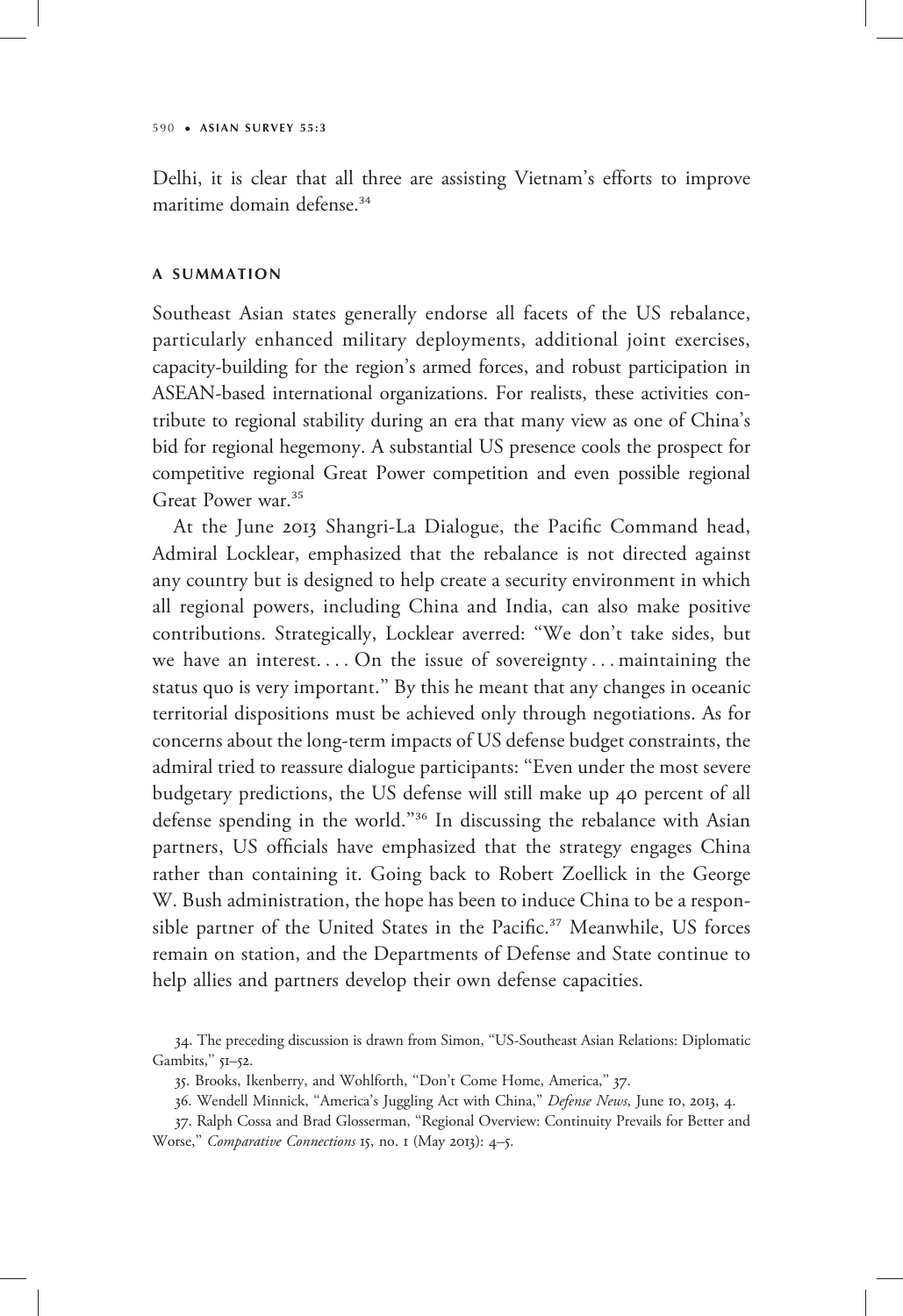Unsurprisingly, China does not accept the US interpretation of the rebalance. The PRC's new foreign policy leadership, consisting of Wang Yi as foreign minister and Yang Jiechi, his predecessor and now state counselor, are known for their hard line toward the United States. As foreign minister, Yang insisted that Washington reduce its participation in Asia-Pacific discussions. He also noted that PRC trade with Asia outstripped its total trade with the United States and Europe combined, reaching \$1.2 trillion in 2012. <sup>38</sup> In their October 2013 presentations at APEC and the ASEAN-China Summit, both Xi Jinping and Prime Minister Li Keqiang emphasized China's economic importance to Southeast Asia, in contrast to America's lower trade profile.

China's leaders also see an American decline in its disengagement from Iraq and Afghanistan without victory—indications that US military superiority does not translate into achievable policy objectives. Moreover, these US policy objectives are fundamentally hostile to PRC concerns. The promotion of democracy and of human rights are seen as efforts to undermine the legitimacy of the Communist Party government. Additionally, Washington's support for the PRC's Asian neighbors in all of Beijing's maritime territorial disputes is viewed as a new containment policy that seeks to curtail China's regional influence.<sup>39</sup> Beijing also objects to the Pacific Command's close-in surveillance of Chinese ports and airfields inside China's EEZ. (China treats its EEZ as an extension of its territorial waters.) Thus, Beijing sees US EEZ surveillance as a hostile act.<sup>40</sup>

China's maritime capabilities may now be sufficient to challenge American dominance in East Asian waters. In 2013, the PLAN deployed ships from all three of its regional fleets to carry out a joint exercise in the South China Sea. In July 2013, China created a new, unified Coast Guard Agency, with 16,000 personnel operating extensively in the South China Sea. PRC fishing fleets regularly work in the disputed Spratly islands. Chinese media refer to the country's maritime resources in its 10,000 ''territorial

<sup>38.</sup> Jane Perlez, "China Names New Team to Secure Its Place in Asia and Face U.S. Competition,'' New York Times, March 17, 2013, 15.

<sup>39.</sup> For a good overview of the impact of China's military modernization on its Asian neighbors, see Andrew Shearer, ''Southeast Asia and Australia: Case Studies in Responding to China's Military Power," in Strategic Asia 2012-2013: China's Military Challenge, ed. Ashley Tellis and Tavis Tanner (Seattle, WA: National Bureau of Asian Research, 2012), 241–76.

<sup>40.</sup> ''U.S. Vessels Approaching China May Be Investigating Ports and Submarine Bases,'' People's Daily Online, September 6, 2013.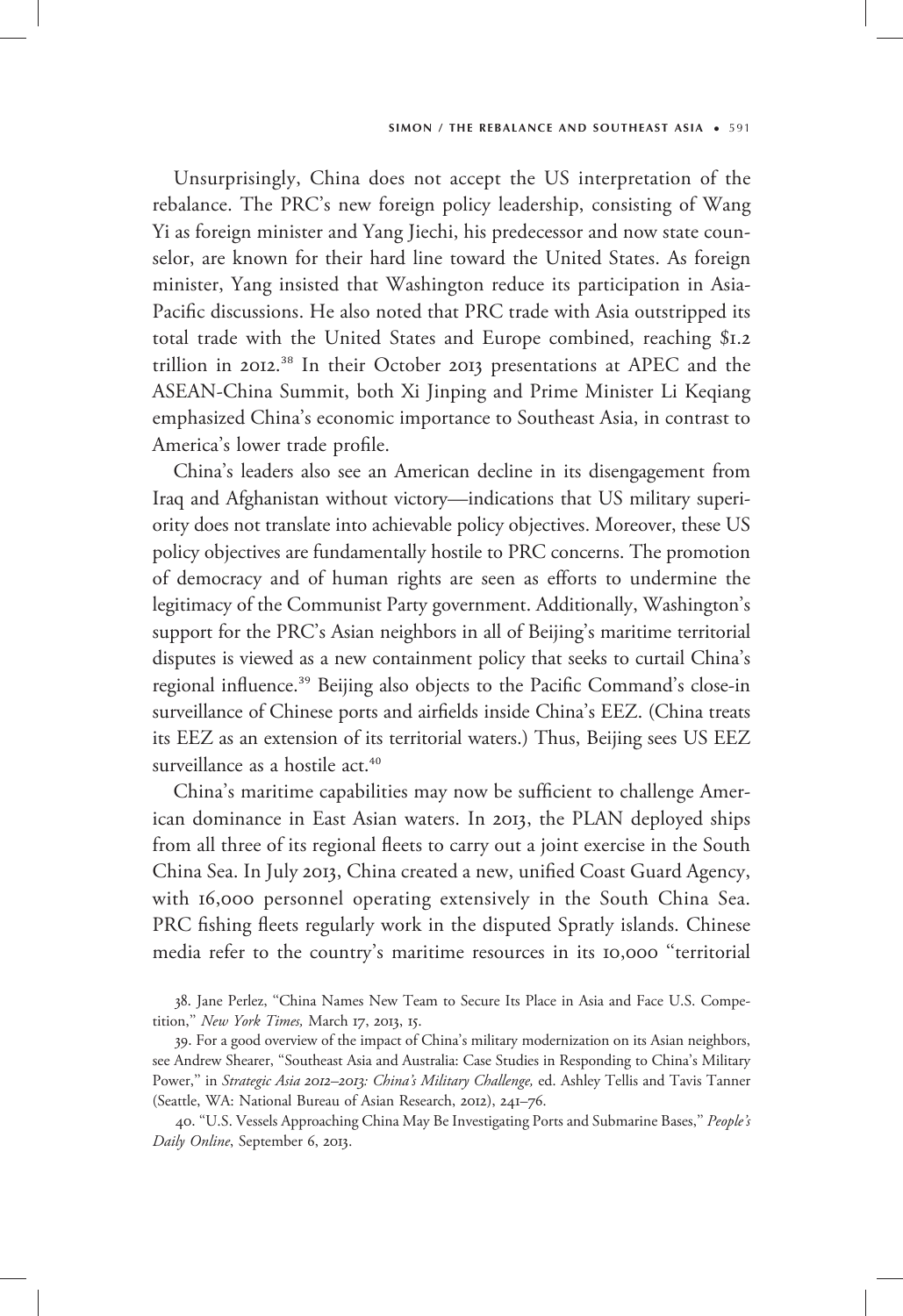islands.''<sup>41</sup> The PLA is also expanding military exercises with Southeast Asian states. Particularly notable was PRC Defense Minister Chang Wanquan's visit to Thailand in May 2013, where he spoke of creating a China– Thai equivalent to Cobra Gold.<sup>42</sup>

In sum, PLAN ships now deploy in water around islands that the Philippines and Vietnam also claim. China has stationed a frigate at Scarborough Shoal whose role is to shoo away Philippine fishing boats. As a result of these deployments, the United States and its Southeast Asian partners are presented with a *fait accompli*: Beijing claims that it has no intention of interfering with freedom of navigation but will continue to enforce its territorial claims, about which the US position has been not to take sides. None of the Southeast Asian claimants in the South China Sea possess the capabilities to balance China's growing maritime capabilities and assertiveness. The United States insists that despite a reduced defense budget its Pacific presence will remain robust. However, ongoing Congressional budget crises—if they continue—may cause sufficient consternation among Washington's allies and partners that future reliance on US pledges of support may be impaired. America's rebalance is designed to provide Washington's Southeast Asian partners with the ability to hedge against China's hegemonic ambitions. If the credibility of the rebalance is undermined by reduced funding and internecine US political warfare, there could well be a shift in the region's security orientation toward the PRC, and the ''rebalance'' could become an ''unbalance.''

# CODA: THE PRESIDENT IN SOUTHEAST ASIA—AT LAST

In addition to the allocation of material resources, the importance the Obama administration attributes to the rebalance may be determined by the level of attention given by high-level US leaders to Southeast Asia. When the president postponed his long-planned October 2013 trip to the region, he sent in his stead Secretary of State John Kerry, followed by Secretary of Defense Chuck Hagel and Pacific Commander Admiral Locklear. However, none of

<sup>41.</sup> Robert Sutter and Chin-hao Huong, ''China-Southeast Asian Relations: China's Toughness on the South China Sea-Year II," Comparative Connections, September 2013, 62-63.

<sup>42.</sup> Phuong Nguyen and Brittany Billingsley, ''China's Growing Military-to-Military Engagement and Thailand and Myanmar," Cogit Asia (Center for Strategic and International Studies), September 12, 2013.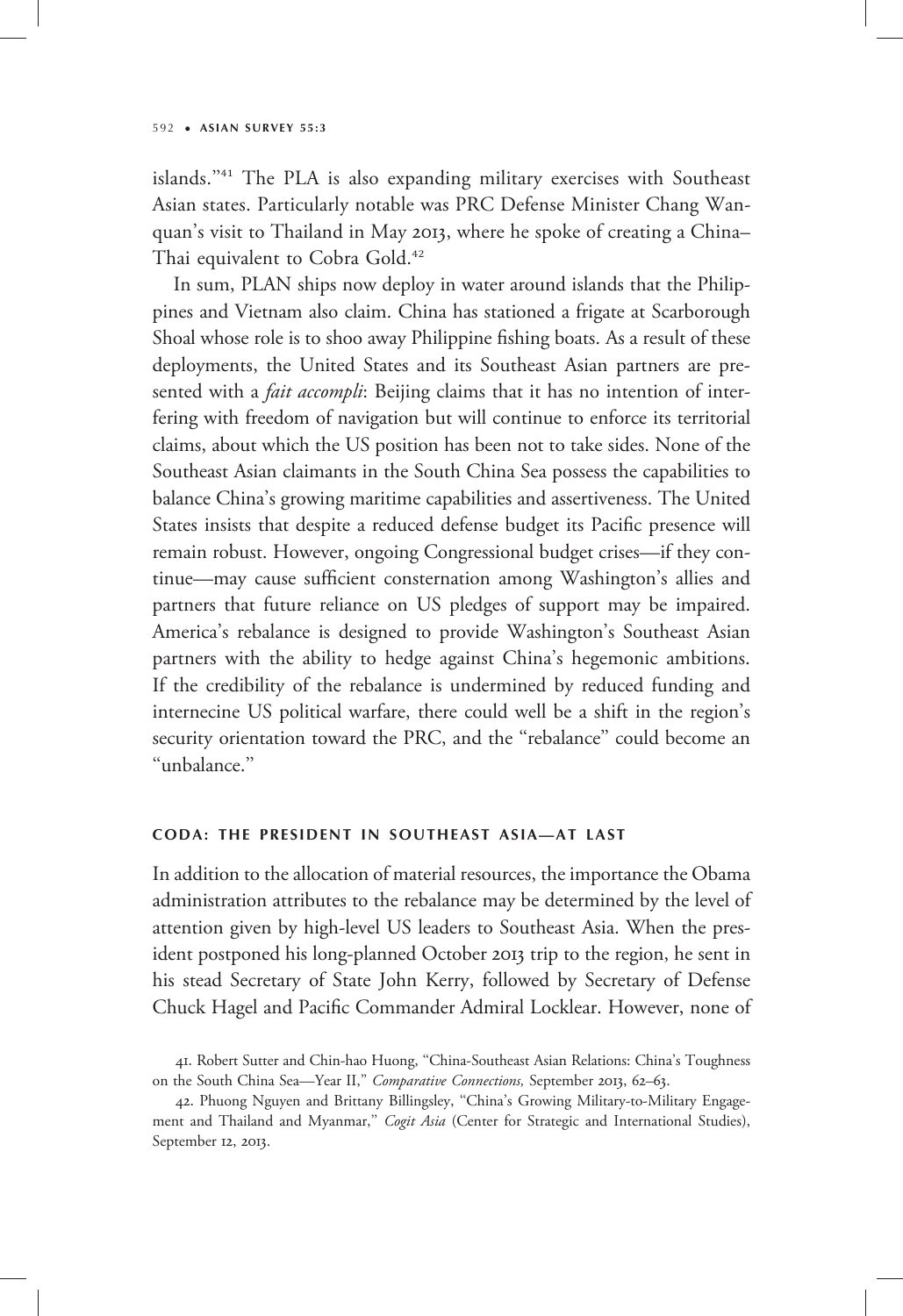these high-level officials could fully replace the psychological assurance that a visit by the US president provides.<sup>43</sup>

The president's April 2014 appointments in Malaysia and the Philippines illustrate two separate components of the rebalance. While Kuala Lumpur has no formal defense relationship with the United States, Malaysia's armed forces have exercised with the American navy and air force for decades and have also purchased US military equipment. Nevertheless, the primary rebalance takeaway from President Obama's 2014 visit is in economic relations, particularly the prospect of Malaysia's adherence to the Trans-Pacific Partnership (TPP). Much like other Asian governments (Japan, Republic of Korea) declaring an interest in the trade expansion potential of the TPP, Malaysian Prime Minister Najib Razak must cope with protectionist interests.

Obstacles to Malaysia's successful completion of TPP negotiations include State-Owned Enterprises, the preferential employment opportunities given to ethnic Malays (bumiputera), government procurement preferences for local companies, lax environmental protection, foreign investor/state dispute settlement mechanisms, intellectual property rights protection, and the potential of the trade pact to drive up the costs of pharmaceuticals by prohibiting the purchase of generic drugs.<sup>44</sup> Negotiations continue. Nevertheless, the two countries managed to upgrade their bilateral relations to a Comprehensive Partnership, and Malaysia officially endorsed the anti-WMD Proliferation Security Initiative, with which it had been informally cooperating for some time. The joint statement of the two leaders indicated for the first time Malaysia's support for the principle of international arbitration on the South China Sea—a procedure the Philippines is currently pursuing with the UN arbitral tribunal on the law of the sea.

Central to rebalance achievement was the president's Philippine discussions. Unlike Malaysia, the focus in Manila was security. As President Obama arrived in the Philippines, two years and eight rounds of negotiations were rewarded with the conclusion of a 10-year Enhanced Defense Cooperation

<sup>43.</sup> For an assessment of Southeast Asian reactions to President Obama's postponement of his October 2013 visit to the region, see Sheldon Simon and Carl Baker, ''U.S.-Southeast Asian Relations: Obama Passes," Comparative Connections, January 2014. 47-56.

<sup>44.</sup> These are enumerated in "Progress in Trade Pact Issues," New Straits Times (Kuala Lumpur), April 29, 2014; ''Najib Tells President Obama Malaysia's 'Sensitivities' Prevent Signing of TPP,'' Straits Times Online (Singapore), April 28, 2014.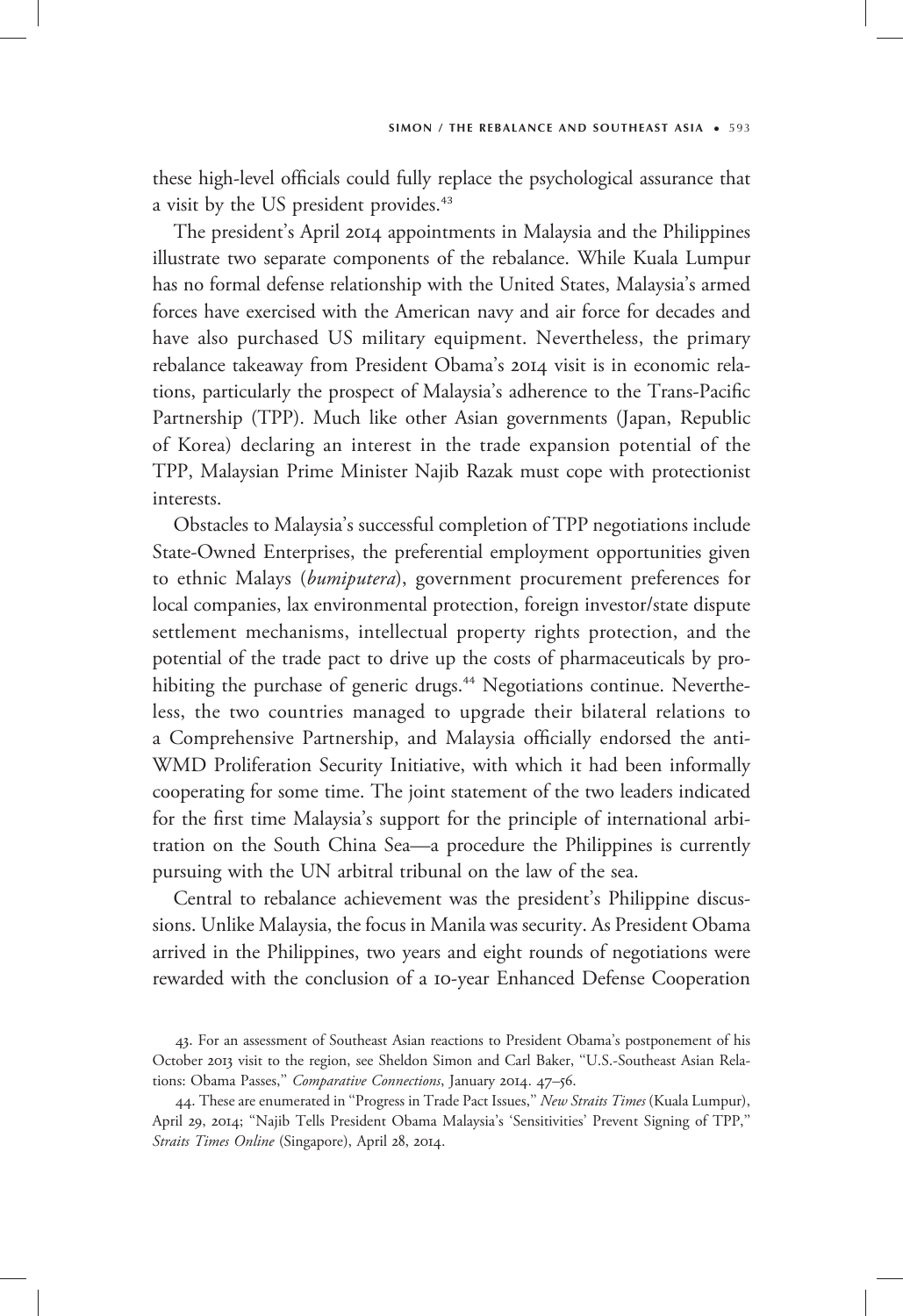Agreement (EDCA). It emphasizes ''capacity building'' for the country's armed forces in ''external defense, maritime security, and humanitarian assistance and disaster relief.'' So far, the EDCA is just a framework, the specifics of which have yet to be determined. It will include the construction of new facilities for US personnel and equipment within Philippine bases, to which Philippine forces will have access; so there is no return to US bases on Philippine territory. American forces will rotate through these facilities, as in the current arrangements in Mindanao and in Darwin, Australia. Discussions in Manila focused on US assistance for Philippine armed forces' transition from internal to external defense, particularly in maritime security.<sup>45</sup>

Soon after the EDCA was negotiated, in April 2014, objections from nationalists and anti-Americans in the Philippine Congress were voiced. Petitions were filed in the Philippine Supreme Court to nullify the agreement, which was vigorously defended by the Aquino government. In an October filing by the solicitor general of the Philippines, the EDCA was seen as necessary ''to achieve a minimum credible defense to the manifold security concerns in the West Philippine Sea. [It] enhances the existing contractual security apparatus between the Philippines and the US up through the Mutual Defense Treaty and the Visiting Forces Agreement.'' Disputing the opposition claim that the EDCA required Philippine Senate ratification because it was a treaty, the solicitor general insisted that the agreement was ''only an implementation of existing treaties.'' In mid-November, during oral arguments on the petition to reject the EDCA, several Supreme Court justices stated that the petitioners should argue their concerns before the Senate rather than the Supreme Court, as the court was not the proper venue.

Additional arguments against the EDCA are that it permits the United States to establish bases in violation of the Philippine constitution. Defenders point out that any new construction authorized by the EDCA would take place on Philippine bases and therefore would belong to the Philippines. Perhaps the core complaint about the EDCA is that it does not guarantee US involvement in the event of a direct military confrontation over disputed waters and landforms in the South China Sea. After all, the United States has

<sup>45.</sup> Mong Palatino, "Obama in the Philippines: Our Goal is Not to Contain China," The Diplomat, April 29, 2014; ''Joint Press Conference by Presidents Obama and Aquino,'' Malaconang Palace, Manila, White House Office of the Press Secretary, April 29, 2014.